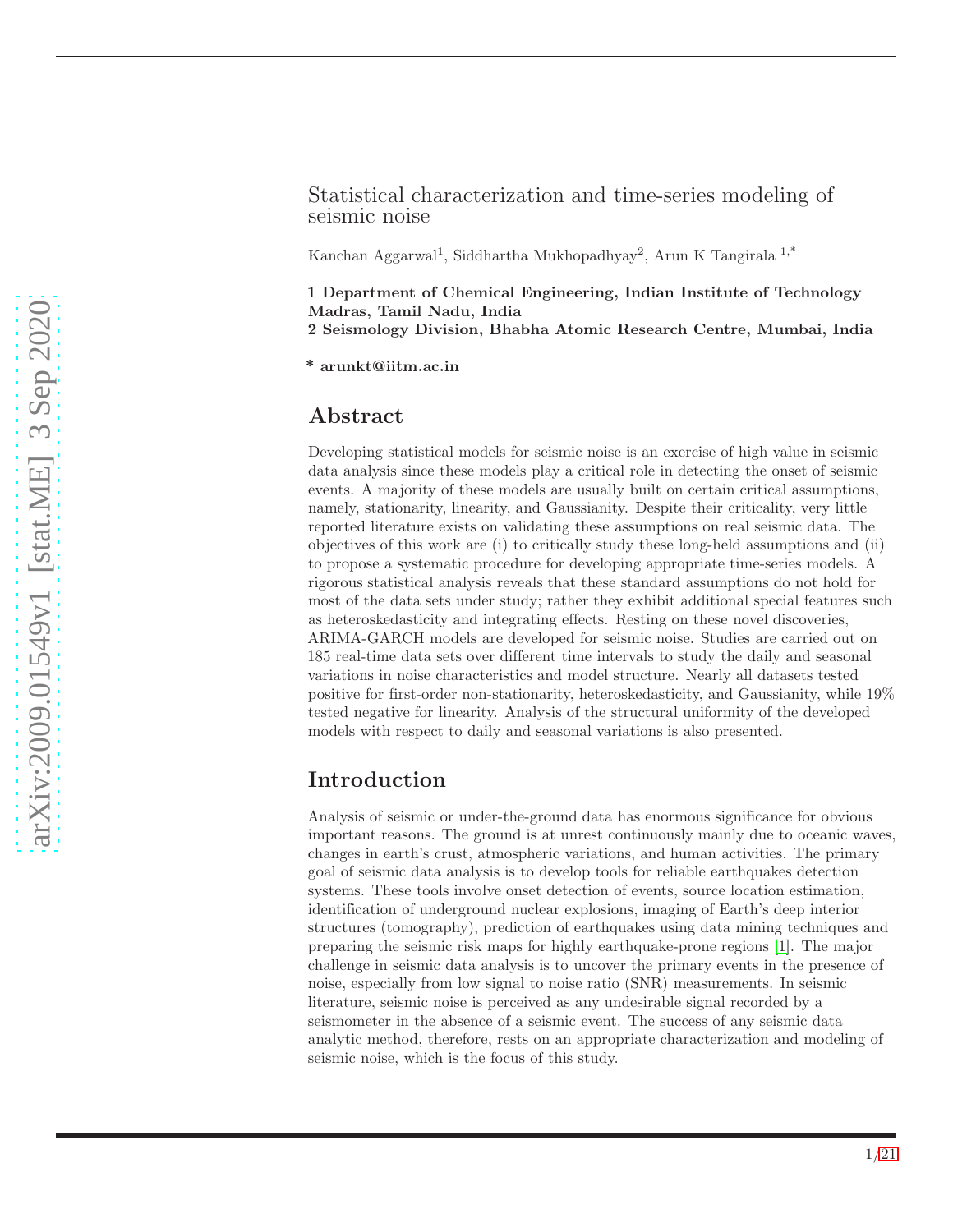A majority of the seismic applications assume that seismic noise possesses certain properties such as stationary or locally stationary and that it is linear and driven by Gaussian distributed shock waves  $([2], [3], [4], [5])$  $([2], [3], [4], [5])$  $([2], [3], [4], [5])$  $([2], [3], [4], [5])$  $([2], [3], [4], [5])$  $([2], [3], [4], [5])$  $([2], [3], [4], [5])$ . Contrary to these assumptions, seismic noise may possess different characteristics that vary with space and time depending on various natural and human-induced factors. Therefore, one should expect that these assumptions that are usually made for mathematical convenience, may not tally with the physical nature of seismic data. Despite these intuitive expectations, there have been very scarce efforts in the reported literature towards a rigorous study for verifying the veracity of these assumptions. Not only this study is of importance from a rigour standpoint but also from the viewpoint of selecting the appropriate model class during the model development stage. Thus, a logical procedure for model development should first involve proper characterization of noise followed by a choice of a model class that is commensurate with the discovered noise characteristics.

The overall objectives of this work, motivated by the foregoing arguments, are (i) to conduct a rigorous study for systematically characterizing the seismic noise and (ii) to build a suitable time-series model based on the discovered noise characteristics from the preceding step. The focus of this work is on verifying four prominent characteristics of noise, namely, integrating (random walk) effects, *heteroskedasticity*, linearity, and Gaussianity. The first two characteristics pertain to two specific types of non-stationarities, while the remaining two are related to the model structure and distribution of driving white noise. All four factors affect the optimality of prediction in their own right. A warranted discussion of this effect is provided in the following paragraphs.

In principle, there exist different types of non-stationarities such as integrating effects, deterministic trends (a polynomial function of time including seasonality or periodicity), heteroskedasticity (changing variance), time-varying higher-order moments, etc. However, we restrict our quest to only the two aforementioned types for two reasons. The first reason is from a process viewpoint, that is, we expect seismic data to contain these characteristics due to the nature of seismic wave generation processes and /or the instrumentation devices associated with measurements. Turning to the second characteristic of interest, it is natural that factors contributing to seismic noise can change with time, thereby leading to time-varying statistical properties, second-order moments to be specific. This changing variability, known as *heteroskedasticity*, can also occur due to the change in properties of the seismic wave as it travels through the different layers of Earth.

The second reason for studying the two statistical properties of interest is from a remedy or solution viewpoint. An extensive body of literature exists on modeling these effects owing to the fact that random walk and heteroskedasticity are commonly encountered in stochastic processes of other fields such as econometrics, meteorology, climatology, and engineering ( [\[6\]](#page-13-5), [\[7\]](#page-13-6)). Integrating effects are modeled as ARIMA (auto-regressive Integrated Moving Average) models. On the other hand, models that capture heteroskedasticity depend on the type, i.e., whether the series exhibits *unconditional* or *conditional* heteroskedasticity. The former class of processes are modeled by suitable transformations such as  $Box-Cox$  type  $(8)$ , while the latter class requires a more complex model structure. Engle provided a modeling framework for such series [\[9\]](#page-13-8), which is known under the name of ARCH (auto-regressive conditionally heteroskedastic) models. [E](#page-19-0) and [E.1](#page-19-1) briefly review the mathematical descriptions associated with ARIMA and GARCH (Generalized ARCH) models.

Properties such as linearity and Gaussianity are important from the optimality of predictions viewpoint. Subject to the condition of stationarity, a *linear* time-series model (essentially an ARIMA model) results in optimal predictions (among all classes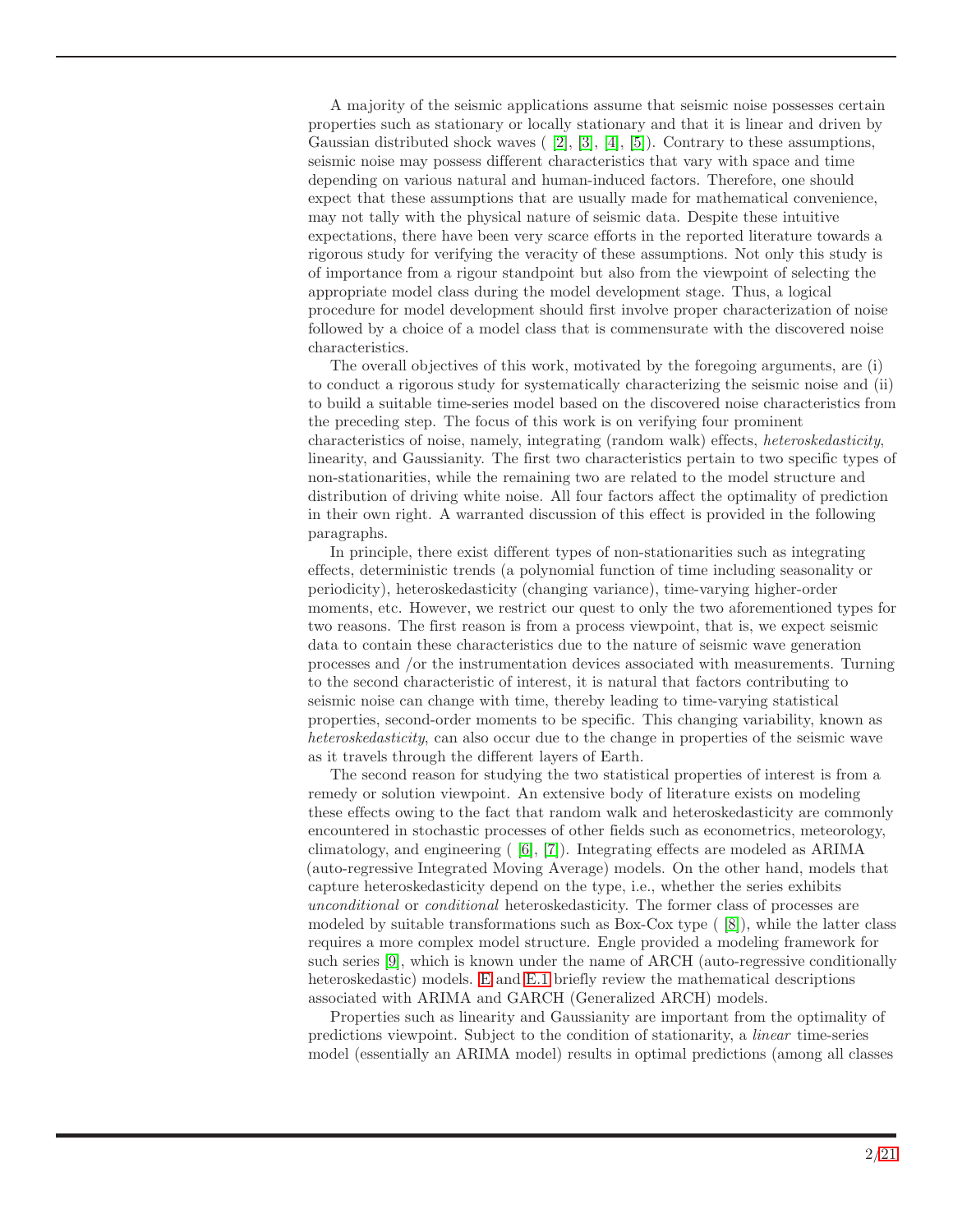of models) when the data generating process is jointly Gaussian. A random process can be linear and non-Gaussian or be the converse, non-linear and Gaussian (see [D](#page-17-0) and [C](#page-17-1) for technical definitions of linearity and Gaussianity). Linearity and Gaussianity, although closely related are different properties. When one of these two assumptions is violated, the ARIMA class of models result in sub-optimal predictions, which in turn implies incomplete capture of process characteristics. The impact is then manifest in the success rate of event detection technique, especially if it is based on model predictions. Therefore, it is always advisable to test the series for these properties rather than assuming them to be holding true.

The foregoing discussion provides a strong impetus for a careful study of seismic noise and hence its modeling. The related literature however is, interestingly, devoid of such studies barring a handful of works. Recently, [\[10\]](#page-13-9), [\[11\]](#page-13-10) and [\[12\]](#page-13-11) have drawn attention towards noise characterization based on the aforementioned properties. Zhong et al. (2014 and 2015) [\[10,](#page-13-9) [11\]](#page-13-10) characterized the noise using a surrogate-based time-frequency approach  $(13, 14)$  for stationarity. However, there is no specific mention of the type of non-stationarity that the series is being tested for. There is no attempt or discussion in the recorded literature on possible heteroskedastic effects in seismic noise. With regards to linearity and Gaussianity, a bi-spectral based method [\[15\]](#page-14-2), [\[16\]](#page-14-3) is implemented. Wang et al. [\[12\]](#page-13-11) uses Shapiro-Wilk test [\[17\]](#page-14-4) along with the surrogate and time-frequency based approach for testing stationarity. A technical lacuna in using the Shapiro-Wilk (and any other Gaussianity) test is that they are suited only for weakly correlated data, which is not the case with seismic noise. Therefore, we choose to implement the test on residuals or prediction errors generated by the linear time-series model while the a modern surrogate-based test is deployed for testing linearity. The premise is that since the white residual series is the forcing function for the linear model, its Gaussianity implies that the given seismic series is also jointly Gaussian. With regards to stationarity tests in this work, we deploy simple statistical tests such as Augmented Dickey Fuller (ADF) and Phillips Perron (PP) test for testing the presence of integrating effect, while Priestley Subba Rao (PSR) and autoregressive conditional heteroskedastic (ARCH) test for testing the heteroskedasticity.

The primary findings of our study are two-fold. Firstly, that seismic noise exhibits (conditional) heteroskedasticity and integrating effects, contrary to the standard stationarity assumptions or in the least those not speculated to be present in seismic data. These constitute the first main contribution of the present work. Secondly, series across most stations are tested to be positive for linear and driven by Gaussian uncorrelated signals, thereby providing sufficient support for the widespread use of linear models in seismic data analysis. However, the first set of findings call for the development of ARIMA-GARCH models, which constitute the latter half of this work. Furthermore, we also study the daily and seasonal variations in noise properties and model structure. The case studies reveal that the noise properties are invariant on daily and seasonal basis. However, estimated model parameters are found to vary with time, which is meaningful given that sources of seismic noise (e.g., human-induced contributions) are likely to vary in a given 24-hour period.

The rest of the article is as follows. In Section [1,](#page-3-0) we describe the proposed systematic method for characterizing the seismic noise through statistical hypothesis tests and developing a suitable time-series model based on the outcomes of hypothesis tests. Analysis of 185 datasets collected from ANMO station using the proposed method is presented in Section [2.](#page-5-0) The paper ends with a few concluding remarks in Section [3.](#page-12-0)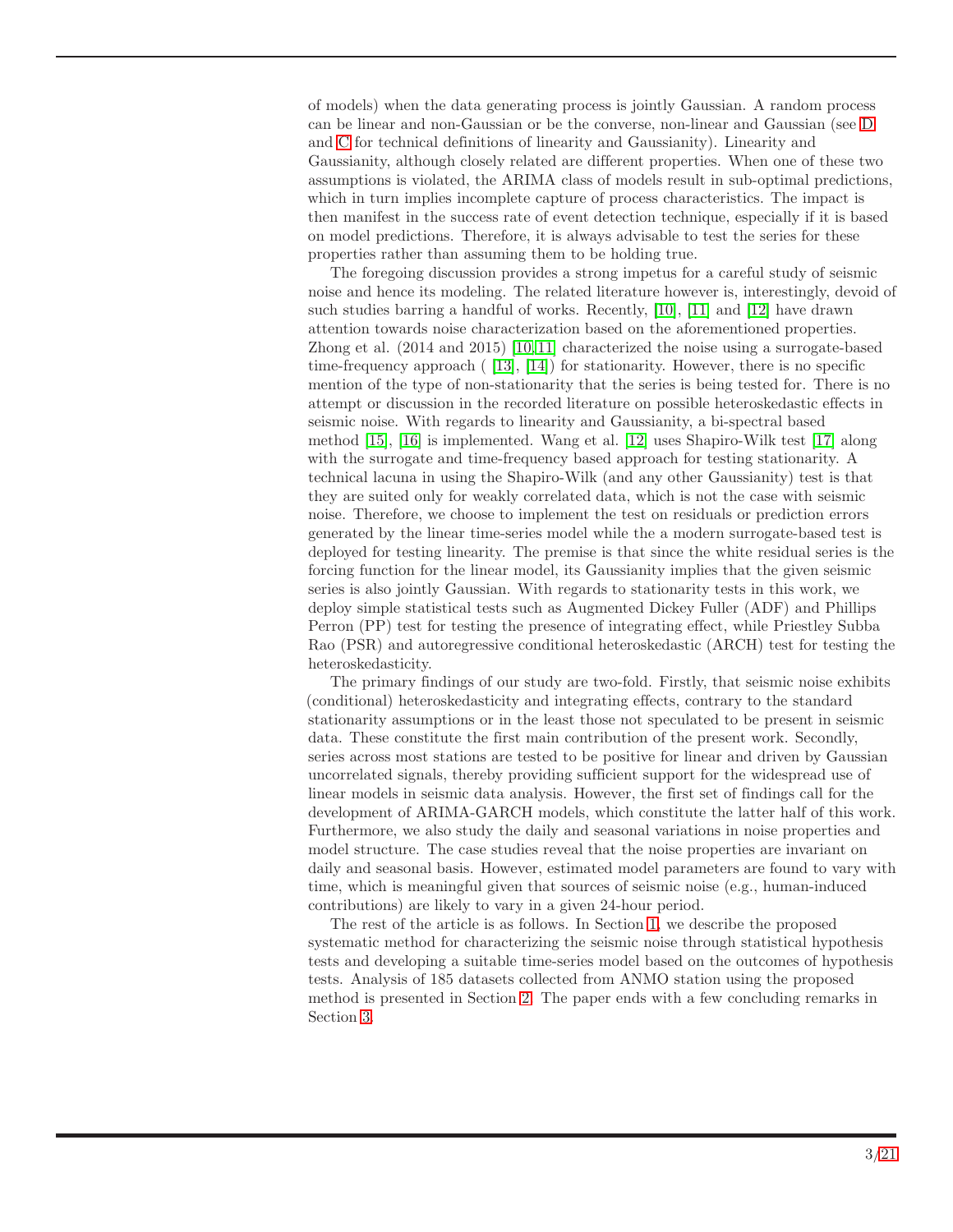<span id="page-3-1"></span>

Figure 1. Proposed methodology

# <span id="page-3-0"></span>1 Proposed systematic methodology

This section presents the main contribution of this work, where a systematic methodology (as shown in Figure [1\)](#page-3-1) for the statistical characterization of seismic noise is presented. The procedure is divided into two parts, (i) analysis of the *given data* and (ii) analysis of the *pre-whitened data*. Details of different steps involved in each part are discussed in the following sections.

## 1.1 Testing Stationarity and Linearity

Stationarity and linearity analysis are conducted directly on data. The sequence in which these tests are performed is essential because the linearity test assumes that the data is first-order stationary.

Stationarity analysis: The first step in characterizing the seismic noise is to test the data for the presence of first-order non-stationarities (integrating effects or trends). It involves a combination of visual and statistical analysis to make qualitative and quantitative inferences, respectively. Integrating processes are first-order auto-regressive (AR) process with a characteristic root at unity. Therefore, integrating effects are also called as *unit root effects*.

(i) *Visual analysis:* The presence of such non-stationarities is assessed by visual inspection of the autocorrelation function (ACF) and partial-correlation function (PACF) of the noise. A slowly decaying nature of ACF indicates the presence of deterministic trends or integrating effects in data. Both the non-stationarities result in significant low-frequency or highly correlated data. Their presence can also be inferred from the near-unity value of PACF at initial lags other than zero; the number of such lags depends on the order of integrating effects.

(ii) *Statistical analysis:* Inferences drawn from the visual analysis are quantitatively verified by statistical unit root tests such as ADF and PP tests. In the presence of heteroskedasticity, the test statistics for ADF and PP decreases in value, resulting in increased false rejection of the null hypothesis that unit root is present in data [\[18\]](#page-14-5). For heteroskedastic data, these tests are not guaranteed to be effective [\[19\]](#page-14-6). Therefore, we propose an alternative but less rigorous method. We fit an AR(1) model to the data and analyze the estimated coefficient. A near-unity value of the AR(1) coefficient, a value higher than 0.967, confirms the presence of integrating effects. This approach is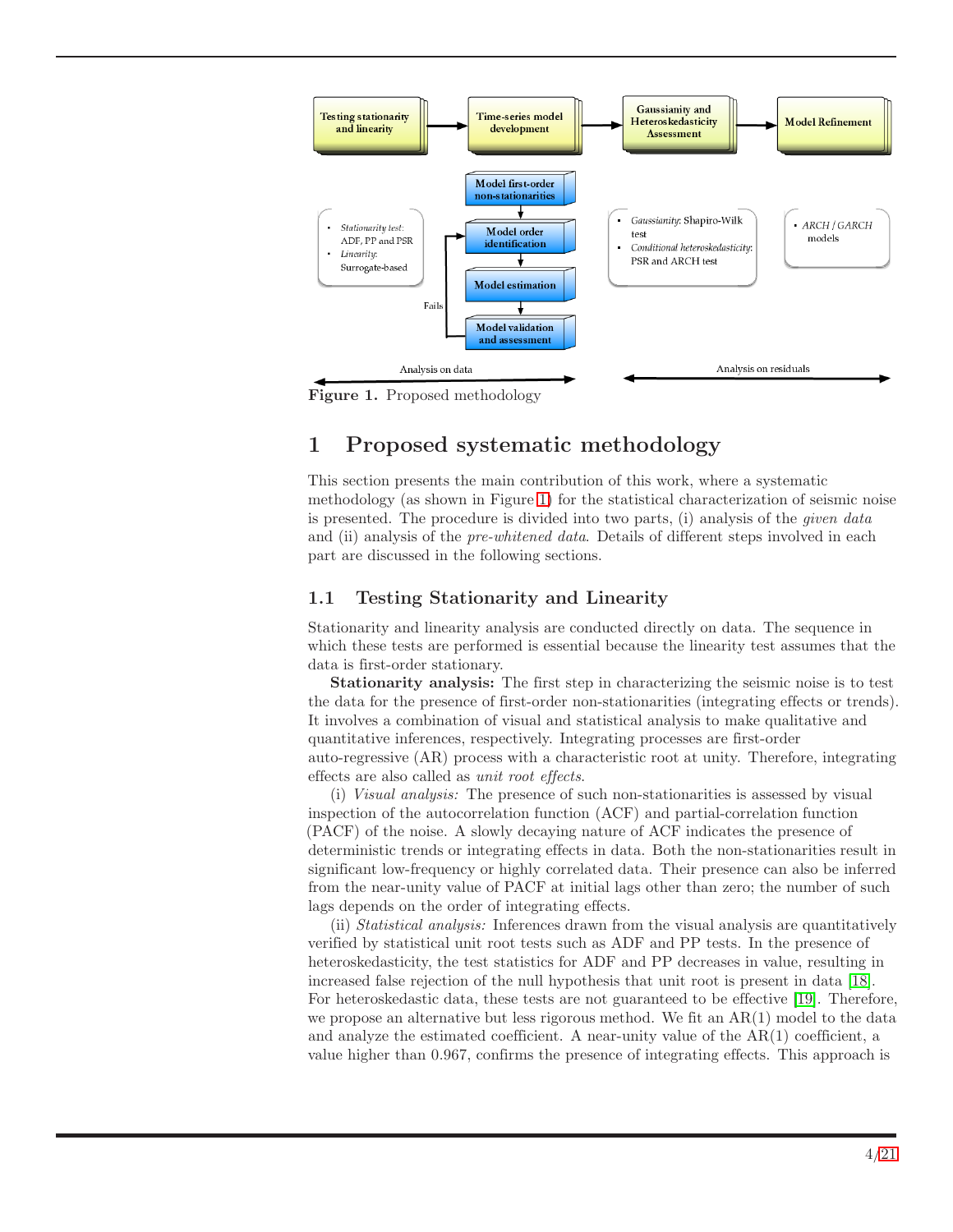suited for all situations regardless of whether the series is heteroskedastic or otherwise.

If the series is being tested positive for first-order non-stationarities, then these effects are modeled prior to the linearity test. Trend type non-stationarity is modeled either by the polynomial fitting of a suitable order or through suitable filtering/smoothing techniques [\[20\]](#page-14-7). Integrating type non-stationarity is modeled by differencing the data up to a suitable degree.

Linearity analysis: After the non-stationarity effects are modeled, the "stationarized" data is then tested for linearity using a surrogate-based hypothesis test. In recent years, the surrogate-based approach has emerged as a powerful method over the traditional non-linearity tests such as time-reversibility test, BDS test, etc., [\[21,](#page-14-8) [22\]](#page-14-9) for two key reasons. Firstly, the test can be tailored to a specific null hypothesis. Secondly, it is compatible with any test statistic that can be selected independently of the null hypothesis. In this work, surrogates are generated using the amplitude-adjusted Fourier transform (AAFT) algorithm ( [\[23\]](#page-14-10)) and *correlation dimension* [\[24\]](#page-14-11) is used as the test statistic for conducting the test. The correlation dimension  $(D_2)$  is a measure of dimensionality of the space occupied by the random data points. At a chosen significance level, if  $D_2$  of data differs from the ensemble of surrogates, then the null hypothesis that the data is generated from a linear Gaussian process is rejected in favor of the alternate hypothesis.

#### 1.2 Model development

Post characterization and any pre-treatment of data, the next step is to develop a time-series model that is *commensurate* with the noise properties. In the first stage of modeling, we develop an optimal  $ARIMA(p, d, m)$  models of suitable order following the procedure outlined below. The procedure given below is usually standard and widely available in the literature  $(20, 25)$ . We outline them for completeness sake.

(i) *Modeling integrating effects:* The series, if tested positive for presence of integrating effects or random walk behaviour, is differenced a suitable number of times, until the series tests negative. This degree of differencing is determined by a repeated differencing of the series and running the statistical tests at each stage of differencing, until the null hypothesis is rejected.

(ii) *Estimate the model of suitable order:* Stationary time-series is then modeled using  $ARMA(p, m)$  model, where the  $p + m$  parameters and the noise variance are estimated using estimation methods such as least squares, maximum likelihood, etc. Suitable initial guesses of model orders  $p$  and  $m$  are made through an examination of the autocorrelation function (ACF) and partial autocorrelation function (PACF) of data.

(iii) *Model assessment and validation:* The goodness of the estimated model is assessed through a statistical analysis of residuals for *underfitting*. Specifically, the residuals are tested for whiteness through a significance test on the ACFs or a Box-Ljung-Pierce test. In this work, we use the former approach. If the residuals test negative for whiteness, the model order is refined until a satisfactory result is obtained. Once the model passes the test of underfitting, the parameter estimates are subjected to a significance test so as to check for *overfitting*. At a significance level  $\alpha$ , the  $100(1 - \alpha)\%$  confidence interval for all parameters should exclude zero for the null hypothesis (that the true parameter is zero) is rejected. If any of the parameter estimate(s) is found to be insignificant, the model is re-estimated after removing the corresponding term(s) in the difference equation. The resulting model is again tested for underfit and overfit. This procedure is repeated until a satisfactory model is obtained.

It may be noted that information-theoretic criteria such as Akaike information criterion (AIC), Bayesian / Schwartz information criterion (BIC) and minimum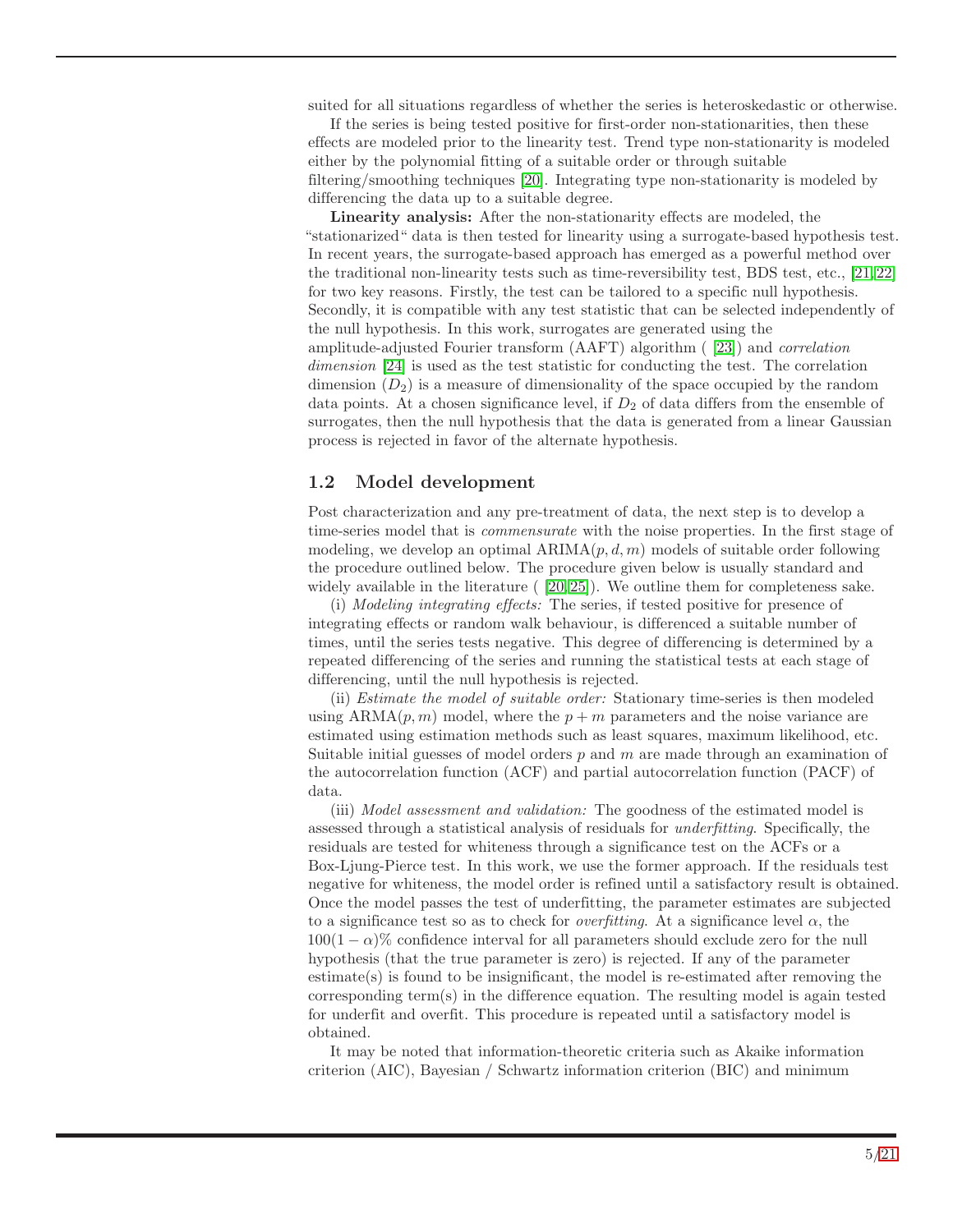description length (MDL) are widely used for the determination of suitable model orders. However, it is important that these approaches usually result in good final guesses, but not necessarily the most appropriate order. Models obtained through such approaches also have to be subject to the tests of underfit and overfit as described above.

### 1.3 Assessment of Gaussianity and Heteroskedasticity

Statistical tests for Gaussianity and conditional heteroskedasticity, unlike the stationarity and linearity tests, require the data to be uncorrelated or weakly correlated. Therefore, these tests are best implemented on pre-whitened data. Furthermore, the statistical test for heteroskedasticity assumes that data is generated from a Gaussian random process. It is, therefore, necessary to test the pre-whitened data for normality before testing for heteroskedasticity.

Gaussianity analysis: In this work, Shapiro-Wilk test [\[17\]](#page-14-4) is used to test the normality of pre-whitened. The null hypothesis that a linear Gaussian process drives the data is rejected in favor of the alternate if the  $p$ -value is smaller than the chosen significance level. The test is implemented on 2000 data points because the performance of SW test is limited by the sample size  $(< 5000$ ).

Heteroskedasticity analysis: The Presence of heteroskedasticity is tested through visual analysis of squared pre-whitened data followed by two statistical tests, namely, PSR and ARCH. A significant correlation in the squared pre-whitened data indicates the presence of conditional heteroskedasticity [\[26\]](#page-14-13). This effect is also known as the ARCH effect. Qualitative inferences drawn from the visual analysis are quantitatively verified using PSR and ARCH tests.

## <span id="page-5-0"></span>2 Results and Discussions

We present two case studies to demonstrate the utility of the proposed methodology to characterize and model the seismic noise. In the first case study, daily variations in the noise properties and hence the model structure are studied for a fixed geographical location. In the second case study, the uniqueness and uniformity of the model structure along with the statistical properties are studied for monthly variations.

Vertical channel event-free data is acquired from the Incorporated Research Institute for Seismology (IRIS) to carry out the systematic characterization of noise. A total of 185 datasets are carefully selected to study two crucial aspects, (i) daily variations in noise properties and model structure (case study 1) and (ii) seasonal variations (case study 2) in the noise properties and model structure. In both the case-studies, datasets from a fixed geographical location (ANMO station, located in the US) are considered in two different time-slots (morning 10:00 to 11:00 and night 22:00 to 23:00) during the months of March, April, and December in the year 2010. The reason for selecting these time-slots is to study the effect of cultural noise on the noise properties, and hence the model structure, during working and silent hours. Details of all the datasets are summarized in Table [1.](#page-6-0) For analysis purposes, we have considered 50000 data samples and subsequently, analyze the properties and model structure of seismic noise across datasets in each case study. A significance level of 0.05 is selected for different statistical tests in all the case studies.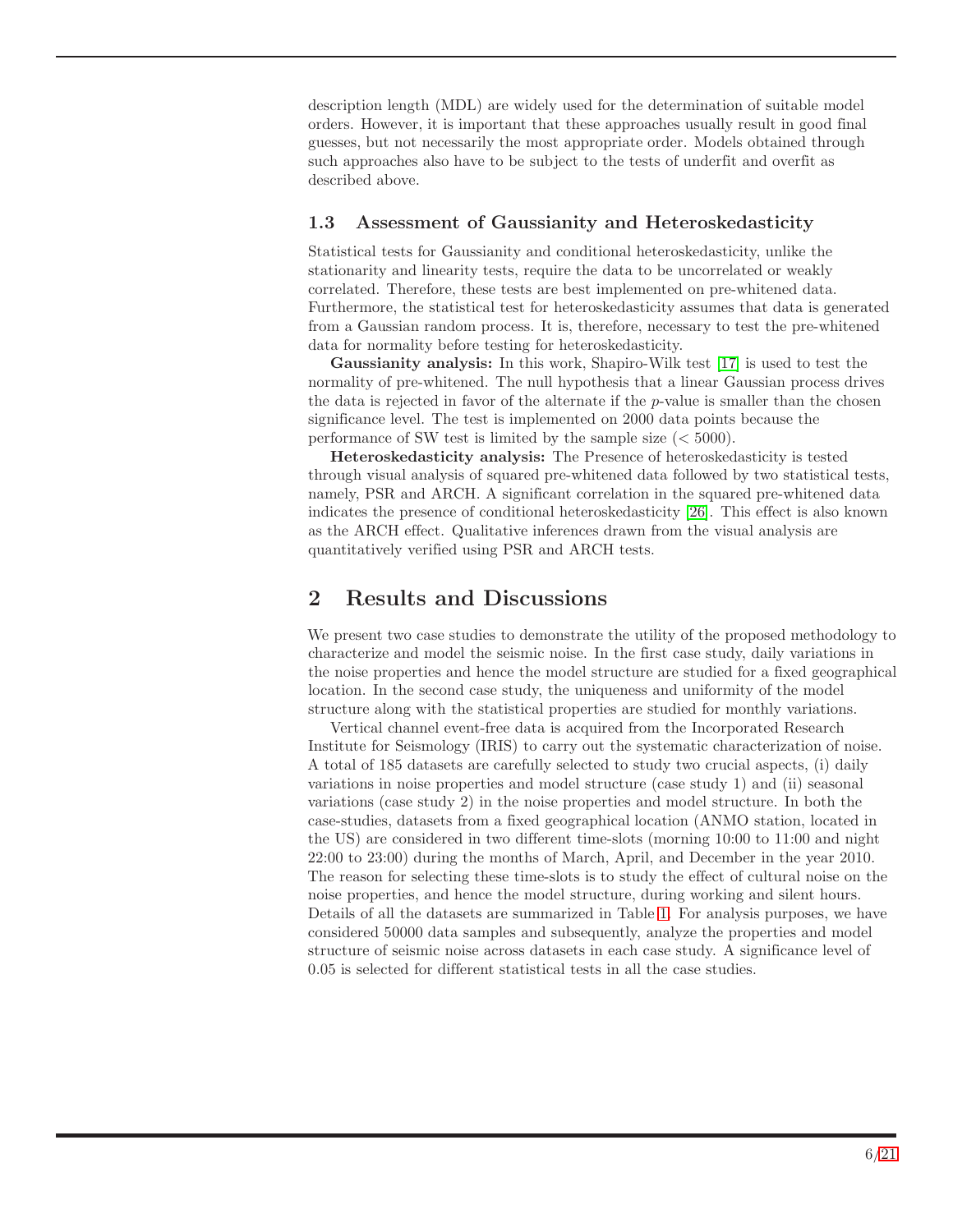| Data                 | Network     | Station | Channel                | Location<br>Date |            | Start time<br>(UTC)  | End time<br>(UTC)    |
|----------------------|-------------|---------|------------------------|------------------|------------|----------------------|----------------------|
| 1.                   | IU          | ANMO    | $BHZ$ (20 sps)         | $\overline{US}$  | 27.02.2010 | 17:30                | 18:30                |
| 2.                   | IU          | ANMO    | $BHZ$ (20 sps)         | US               | 01.03.2010 | 22:00                | 23:00                |
| 3.                   | IU          | ANMO    | $BHZ$ (20 sps)         | US.              | 02.03.2010 | 22:00                | 23:00                |
| $\ddot{\phantom{a}}$ | $\pm$       |         |                        |                  |            |                      | $\cdot$ :            |
| 61.                  | IU          | ANMO    | $BHZ$ (20 sps)         | US —             | 29.03.2010 | 22:00                | 23:00                |
| 62.                  | IU          | ANMO    | $BHZ$ (20 sps)         | US               | 30.04.2010 | 22:00                | 23:00                |
| 63.                  | IU          | ANMO    | $BHZ$ (20 sps)         | US               | 01.12.2010 | 22:00                | 23:00                |
| 64.                  | IU          | ANMO    | $BHZ(20$ sps)          | US               | 02.12.2010 | 22:00                | 23:00                |
| $\sim$               | $\cdot$ :   |         |                        | $\therefore$     |            | $\ddot{\phantom{a}}$ | $\ddot{\phantom{a}}$ |
| 92.                  | IU          | ANMO    | BHZ $(20 \text{ sys})$ | US –             | 30.12.2010 | 22:00                | 23:00                |
| 93.                  | IU          | ANMO    | BHZ $(20 \text{ sys})$ | US               | 31.12.2010 | 22:00                | 23:00                |
| 94.                  | IU          | ANMO    | BHZ $(20 \text{ sys})$ | US               | 01.03.2010 | 10:00                | 11:00                |
| 95.                  | IU          | ANMO    | $BHZ$ (20 sps)         | US.              | 02.03.2010 | 10:00                | 11:00                |
| $\pm$                | $\sim$ 1.   |         |                        |                  |            |                      |                      |
| 153.                 | IU          | ANMO    | $BHZ$ (20 sps)         | US –             | 29.04.2010 | 10:00                | 11:00                |
| 154.                 | IU          | ANMO    | $BHZ$ (20 sps)         | US               | 30.04.2010 | 10:00                | 11:00                |
| 155.                 | IU          | ANMO    | $BHZ$ (20 sps)         | US               | 01.12.2010 | 10:00                | 11:00                |
| 156.                 | IU          | ANMO    | $BHZ$ (20 sps)         | US.              | 02.12.2010 | 10:00                | 11:00                |
| $\pm$                | $\sim$      |         |                        |                  |            |                      |                      |
| 184.                 | $_{\rm IU}$ | ANMO    | $BHZ$ (20 sps)         | US.              | 30.12.2010 | 10:00                | 11:00                |
| 185.                 | IU          | ANMO    | BHZ $(20 \text{ sys})$ | US.              | 31.12.2010 | 10:00                | 11:00                |

<span id="page-6-0"></span>Table 1. Specifications of datasets for all the case studies downloaded from IRIS.

### 2.1 Case Study 1: Daily variations in noise properties at a given station

Seismic data from ANMO station (located in New Mexico, US) for the entire duration of March – April 2010 are analyzed to study the daily variations in noise properties and model structure. Table [1](#page-6-0) summarizes the details of all the datasets (night time: dataset 2-62; day time: dataset 94-154). The proposed method is illustrated in detail with the help of dataset 1 with results being summarized in Figure [6](#page-12-1) for the rest of the datasets.

Vertical channel seismic noise from ANMO station along with ACF, PACF and spectral density plots of the data are shown in Figure [2](#page-7-0) (a), Figure [2](#page-7-0) (d), Figure 2 (g), and Figure [2](#page-7-0) (j) respectively. Slowly decaying nature of ACF and near-unity value of PACF at lag 1 and 2 indicates the presence of integrating effect of order 2 in the ANMO station data. This qualitative inference is supported statistically using ADF and PP tests on the data whose results are summarized in Table [2.](#page-8-0) The observed value for both ADF and PP tests is greater than the critical value for the raw data, while the observed value is lesser than the critical value for differenced data. It confirms the presence of unit root of order 1. Therefore, the data is differenced once to model the integrating effects. Differenced data is then tested for the presence of heteroskedasticity using the PSR test. The results for the PSR test for raw and differenced data are reported in Table [2.](#page-8-0) PSR test reveals the presence of heteroskedasticity in data. Both ADF and PP tests result in false rejection of the null hypothesis in the presence of heteroskedastic errors. We, therefore, analyze the estimated AR(1) model coefficients to verify the results obtained from the ADF and PP tests. Estimated AR(1) coefficients for raw, differenced, and double differenced data (1, 0.99, and 0.48 respectively) reveal that the correct order of integrating effects is 2. Therefore, differencing of degree 2 is required to make the data stationary. First-order stationary noise is then tested for linearity using a surrogate-based method. In this work, twenty surrogates are generated using amplitude adjusted Fourier transform (AAFT) to conduct the linearity test. Surrogate-based linearity test (Table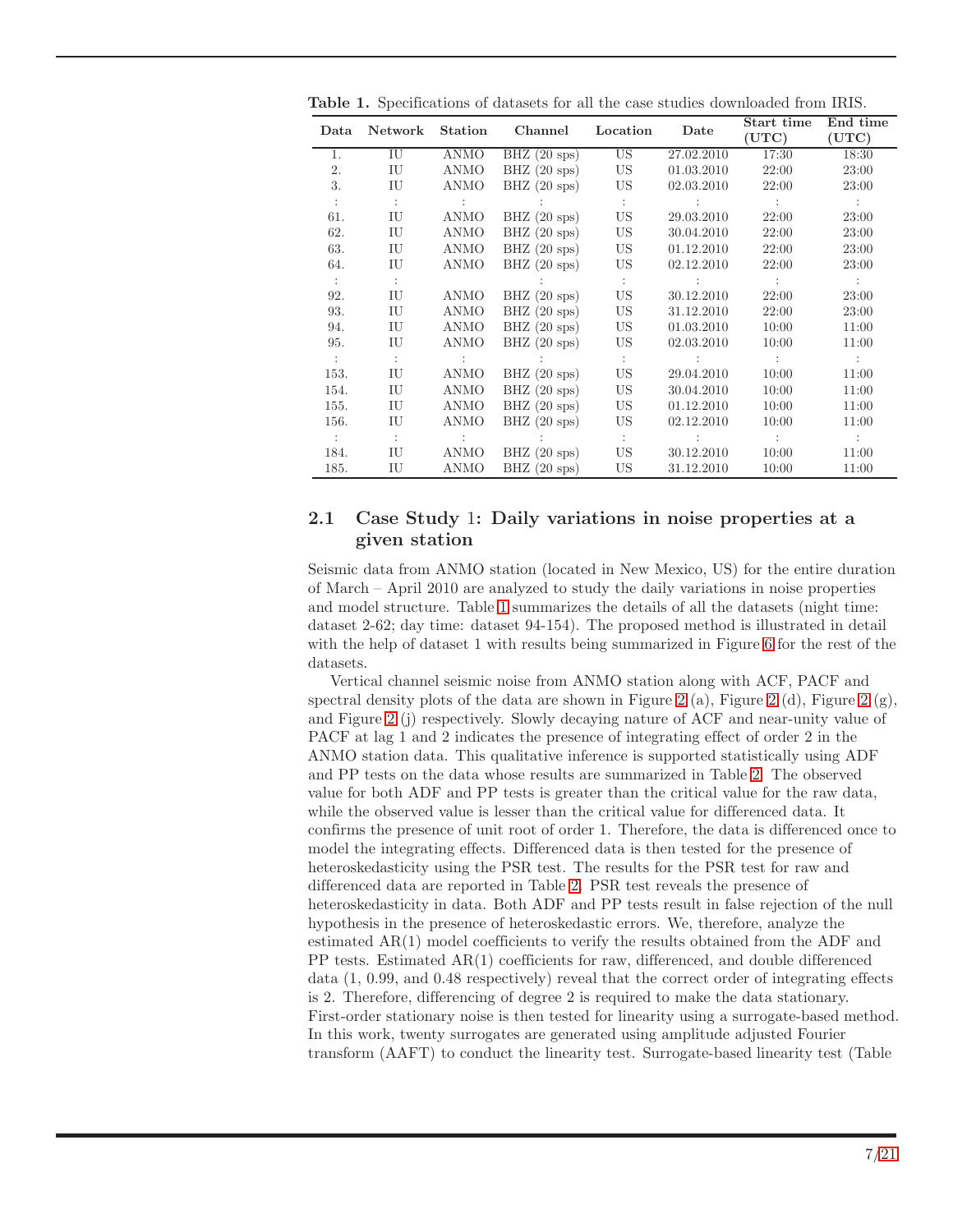<span id="page-7-0"></span>

Figure 2. Vertical channel ANMO station (a) noise, (b) differenced and (c) double differenced noise, (d,e,f) represents the ACF of noise, differenced and double differenced noise respectively,  $(g, h, i)$  are the PACF plots and  $(j, k, l)$  represents the spectral density plots for noise, differenced and double differenced noise.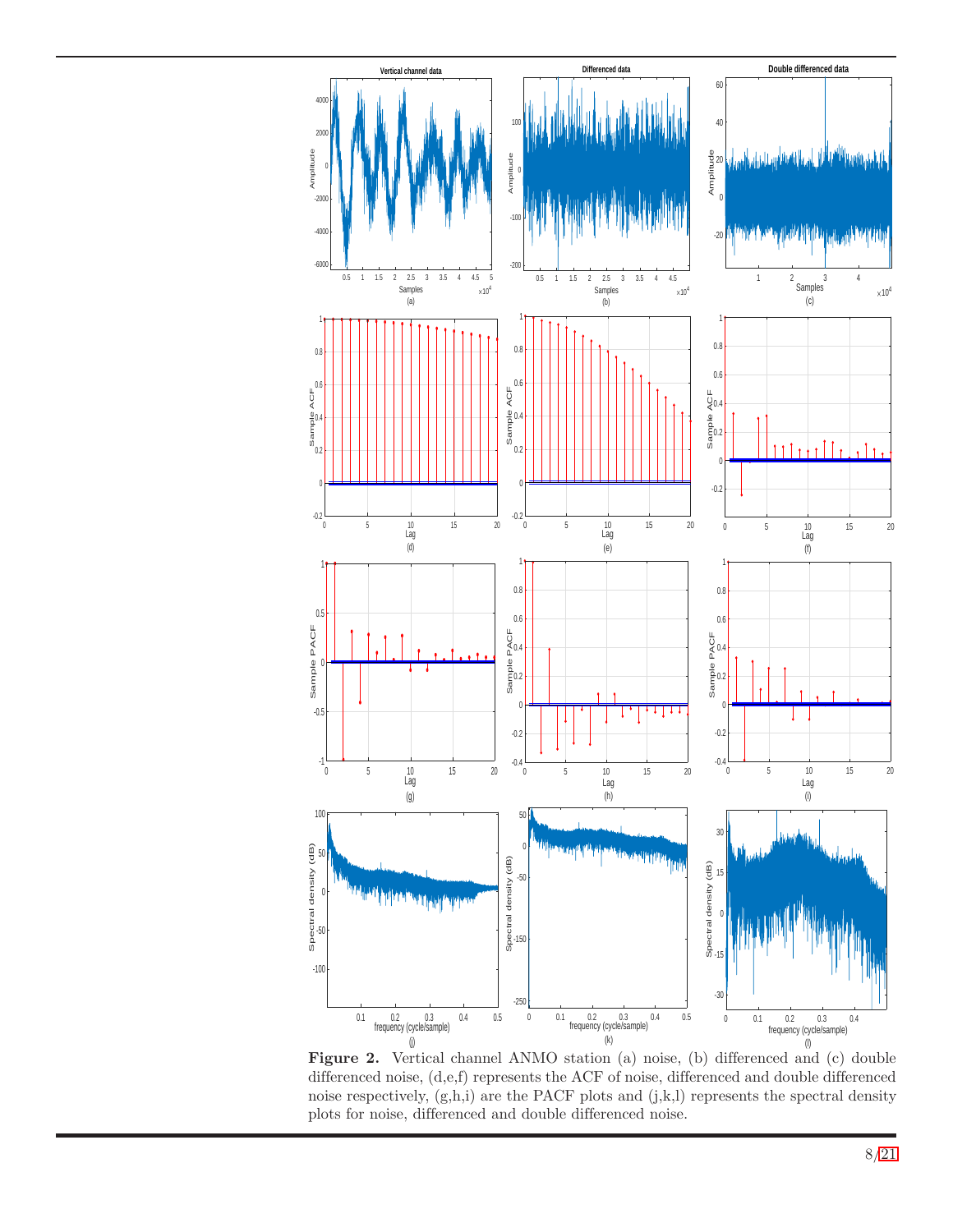<span id="page-8-0"></span>

| <b>Table 2.</b> Summary of statistical tests for ANMO station seismic noise where ADF $\&$ |
|--------------------------------------------------------------------------------------------|
| PP are left-tail (LT) test, linearity test is two-tail (TT) test and PSR & ARCH are        |
| right-tail (RT) test. RNH stands for reject null hypothesis.                               |
|                                                                                            |

| Test                                | $H_0$                      | $p$ -value                                   | Observed<br>value            | Lower<br>critical<br>value | upper<br>critical<br>value  | Nature of<br>test | Outcome                           |  |  |  |  |
|-------------------------------------|----------------------------|----------------------------------------------|------------------------------|----------------------------|-----------------------------|-------------------|-----------------------------------|--|--|--|--|
| Tests on data                       |                            |                                              |                              |                            |                             |                   |                                   |  |  |  |  |
| ADF test                            | Unit root<br>is present    | 0.24                                         | $-2.70$                      | $-3.41$                    |                             | <b>LT</b>         | Cannot RNH<br>Unit root           |  |  |  |  |
| PP test                             | Integrating effect         | 0.24                                         | $-2.70$                      | $-3.41$                    | $\bar{a}$                   | LT                | Cannot RNH<br>Integrating effect  |  |  |  |  |
| PSR test<br>т<br>$I + R$<br>$T+I+R$ | Series is<br>homoskedastic | $\Omega$<br>$\overline{0}$<br>$\overline{0}$ | 339.07<br>6041.49<br>6380.57 |                            | 23.68<br>4009.72<br>4023.98 | RT                | <b>RNH</b><br>Heteroskedastic     |  |  |  |  |
| Linearity test                      | Series is linear           |                                              | 3.32                         | 3.93                       | 4.02                        | <b>TT</b>         | <b>RNH</b><br>Non-linear          |  |  |  |  |
|                                     |                            |                                              | Tests on differenced data    |                            |                             |                   |                                   |  |  |  |  |
| ADF test                            | Unit root<br>is present    | 0.001                                        | $-28.19$                     | $-1.94$                    | $\overline{\phantom{0}}$    | LT                | RNH no<br>unit root               |  |  |  |  |
| PP test                             | Integrating effect         | 0.001                                        | $-27.45$                     | $-1.94$                    |                             | LT                | RNH no<br>integrating effect      |  |  |  |  |
| PSR test<br>т<br>$I+R$<br>$T+I+R$   | Series is<br>homoskedastic | $\theta$<br>$\theta$<br>$\overline{0}$       | 360.22<br>6021.15<br>6381.38 | $\bar{ }$                  | 23.68<br>4009.72<br>4023.98 | RT                | <b>RNH</b><br>Heteroskedastic     |  |  |  |  |
| Linearity test                      | Series is linear           |                                              | 3.12                         | 3.83                       | 3.95                        | <b>TT</b>         | <b>RNH</b><br>Non-linear          |  |  |  |  |
|                                     |                            |                                              | Tests on pre-whitened data   |                            |                             |                   |                                   |  |  |  |  |
| SW test                             | Normal<br>distribution     | 0.19                                         | 0.997                        |                            |                             |                   | cannot RNH<br>Normal distribution |  |  |  |  |
| PSR test<br>т<br>$I+R$<br>$T+I+R$   | Series is<br>homoskedastic | $\overline{0}$<br>$\theta$<br>$\Omega$       | 379.12<br>6080.02<br>6459.15 |                            | 23.68<br>4009.72<br>4023.98 | RT                | <b>RNH</b><br>Heteroskedastic     |  |  |  |  |
| <b>ARCH</b> test                    | No ARCH<br>${\rm effects}$ | $\overline{0}$                               | 15804.1                      |                            | 3.84                        | RT                | <b>RNH</b><br>ARCH effect         |  |  |  |  |

[2\)](#page-8-0) reveals the non-linear nature of ANMO noise. It is also observed from the linearity test that the differencing operation does not hamper the linearity / non-linearity in data.

<span id="page-8-1"></span>An ARIMA model of suitable order is developed for the nonlinear ANMO station noise because the scope of this work is limited to linear models only. We know violation of linearity will result in sub-optimal predictions, hence, we do not expect the residuals to be white. Residual and error analysis of a range of estimated models suggest an  $ARIMA(5, 2, 3)$  model best fits the ANMO station noise. Estimated model along with the standard errors is given by [\(1\)](#page-8-1).

$$
y[k] = \frac{C(q^{-1})}{(1 - q^{-1})^2 D(q^{-1})} e[k]
$$
 (1a)

$$
C(q^{-1}) = 1 - 0.54 \t ( \pm 0.008) \t ( \pm 0.007) \t ( \pm 0.006) \t ( \pm 0.006) \t ( \pm 0.006) \t ( \pm 0.007) \t ( \pm 0.006) \t ( \pm 0.007) \t ( \pm 0.008) \t ( \pm 0.007) \t ( \pm 0.008) \t ( \pm 0.007) \t ( \pm 0.008) \t ( \pm 0.007) \t ( \pm 0.008) \t ( \pm 0.007) \t ( \pm 0.008) \t ( \pm 0.008) \t ( \pm 0.008) \t ( \pm 0.008) \t ( \pm 0.008) \t ( \pm 0.008) \t ( \pm 0.008) \t ( \pm 0.008) \t ( \pm 0.008) \t ( \pm 0.008) \t ( \pm 0.008) \t ( \pm 0.008) \t ( \pm 0.008) \t ( \pm 0.008) \t ( \pm 0.008) \t ( \pm 0.008) \t ( \pm 0.008) \t ( \pm 0.008) \t ( \pm 0.008) \t ( \pm 0.008) \t ( \pm 0.008) \t ( \pm 0.008) \t ( \pm 0.008) \t ( \pm 0.008) \t ( \pm 0.008) \t ( \pm 0.008) \t ( \pm 0.008) \t ( \pm 0.008) \t ( \pm 0.008) \t ( \pm 0.008) \t ( \pm 0.008) \t ( \pm 0.008) \t ( \pm 0.008) \t ( \pm 0.008) \t ( \pm 0.008) \t ( \pm 0.008) \t ( \pm 0.008) \t ( \pm 0.008) \t ( \pm 0.008) \t ( \pm 0.008) \t ( \pm 0.008) \t ( \pm 0.008) \t ( \pm 0.008) \t ( \pm 0.008) \t ( \pm 0.008) \t ( \pm 0.008) \
$$

$$
D(q^{-1}) = 1 - 1.29 \cdot q^{-1} + 0.39 \cdot q^{-2} + 0.17 \cdot q^{-3} - 0.29 \cdot q^{-4} + 0.24 \cdot q^{-5} \quad (1c)
$$
  

$$
+ 0.29 \cdot q^{-4} + 0.24 \cdot q^{-5} \quad (1c)
$$

where,  $e[k] \sim \mathcal{N}(0, 44.91)$ . All the estimated parameters are significant as compared to their standard errors implying that the model is not under-fitted. Moreover, as observed from Figure [3,](#page-9-0) residuals of estimated ARIMA model are completely white implying that the estimated ARIMA model for dataset 1 is satisfactory.

Statistical tests for Gaussianity and heteroskedasticity assume that underlying data is uncorrelated or weakly correlated. However, it is observed from Figure [2\(](#page-7-0)d) and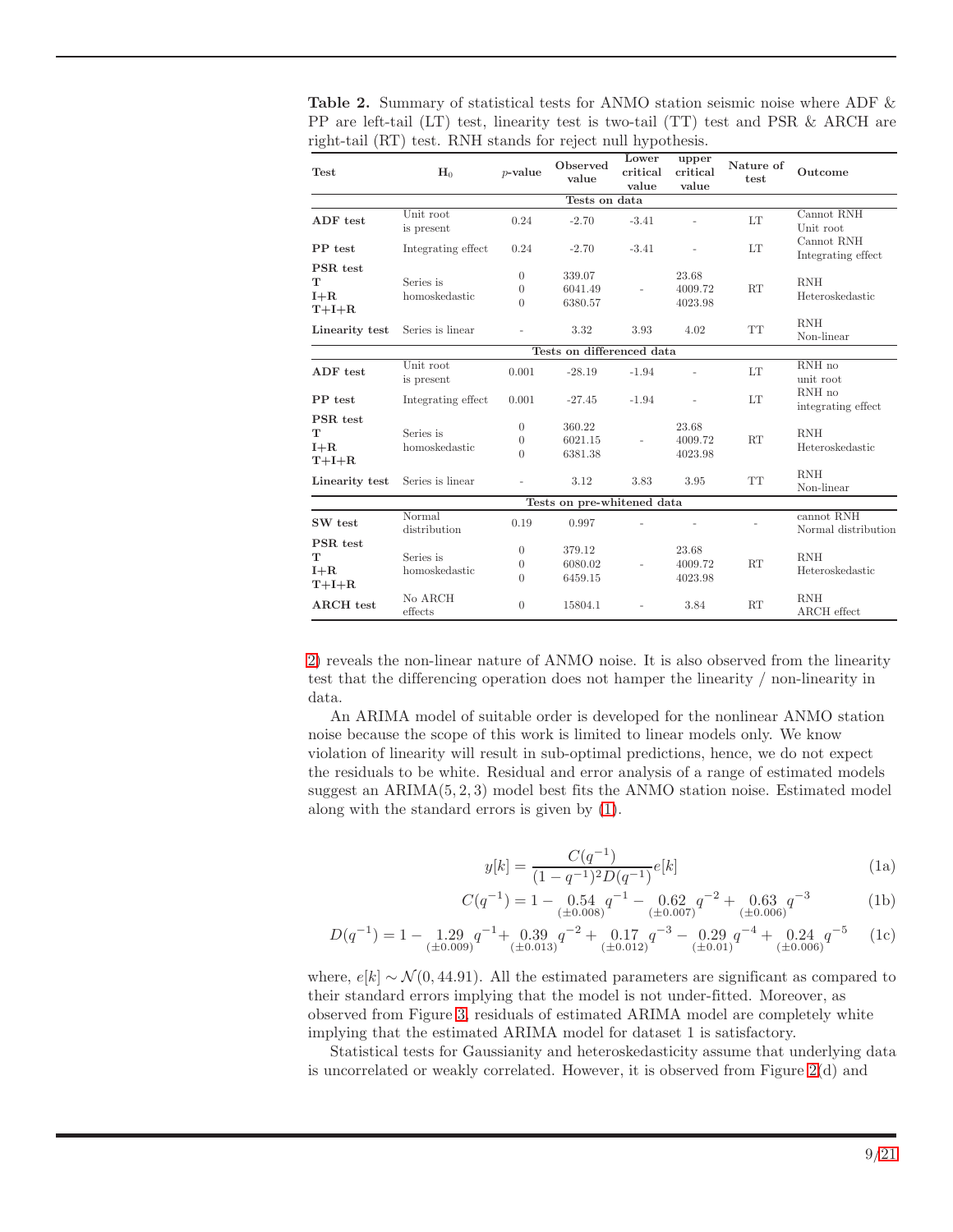<span id="page-9-0"></span>

Figure 3. ACF of (a) ARIMA residuals, (b) squared ARIMA residuals, (c) GARCH residuals and (d) squared GARCH residuals

Figure  $2(g)$  that the seismic noise is highly correlated. Therefore, we work with the residuals obtained from ARIMA(5, 2, 3) model for further characterization. It is observed from Table [2](#page-8-0) that the  $p$ -value for SW test  $(0.997)$  is greater than the selected significance level  $(0.05)$ . A higher p-value indicates that the test fails to reject the null hypothesis that the residuals (and hence the ANMO station noise) are driven by a Gaussian process. For testing heteroskedasticity, it is observed from Figure [3\(](#page-9-0)a) and Figure [3\(](#page-9-0)b) that the ACF of residuals exhibits white noise characteristics while the ACF of squared residuals is significant. Therefore, it is safe to say that the residuals exhibits conditional heteroskedasticity. This qualitative inference is also verified quantitatively using PSR and ARCH test. The results of these statistical tests (Table [2\)](#page-8-0) also support the inference drawn from the visual inspection of squared residuals. It is also observed from the spectral density plot of data (Figure  $2(i)$ ) that the seismic noise contains the effect of microseisms at the expected frequencies. Furthermore, the differencing operation reduces the contribution of lower frequencies to the total energy of the seismic noise.

The conditional heteroskedasticity in residuals is modeled using GARCH models of suitable order. Residual and error analysis of a range of estimated GARCH models suggest  $GARCH(1, 1)$  to be the most suitable model. The estimated  $GARCH$  model for the residuals obtained from  $ARIMA(5, 2, 3)$  is given by equation [\(2\)](#page-9-1).

<span id="page-9-1"></span>
$$
e[k] = \sigma_k z[k], \quad z[k] \sim \mathcal{N}(0, 1)
$$
  

$$
\sigma_k^2 = \underbrace{0.31}_{(\pm 0.03)} + \underbrace{0.98}_{(\pm 0.001)} \sigma_{k-1}^2 + \underbrace{0.019}_{(\pm 0.0009)} e_{k-1}^2
$$
(2)

Both the residuals and squared residuals of the estimated GARCH model exhibit white noise characteristics as indicated by Figure  $3(c,d)$ . In this case, non-linearity in the noise is modeled by the ARIMA−GARCH model. However, this is not always the case. It can, therefore, be said that seismic noise at ANMO station tested positive for two specific types of non-stationarities, (i) integrating effects of order 2 and (ii) heteroskedasticity, Gaussianity and conditional heteroskedasticity. With respect to linearity, ANMO station noise tested negative. Moreover, the noise can be modeled by  $ARIMA(5, 2, 3)-GARCH(1, 1) \text{ model}.$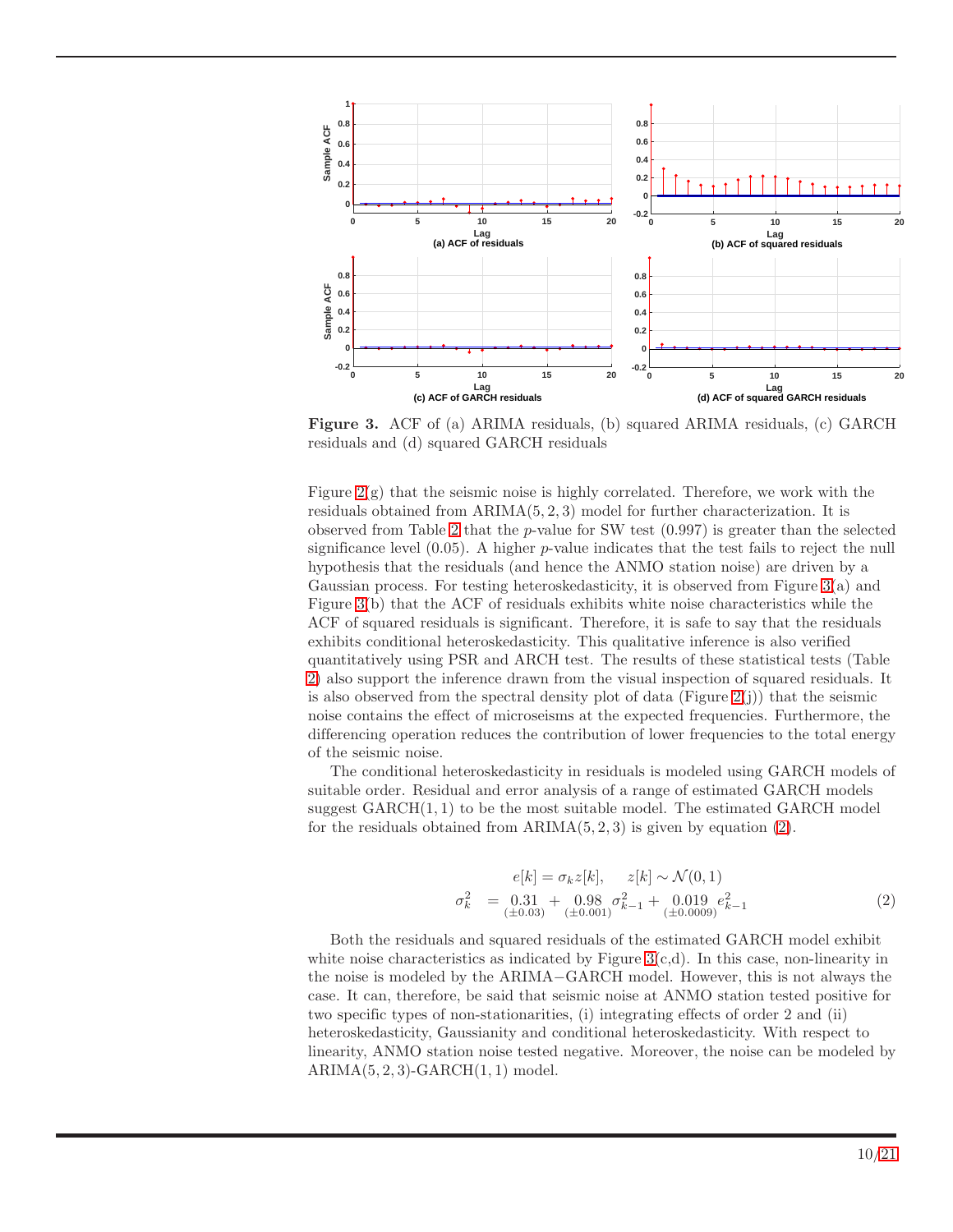<span id="page-10-0"></span>

Figure 4. Variation in estimated ARIMA(5,3) model parameters for all the datasets, where the dashed line represents the MA parameters and solid lines represents the AR component of the model. The parameters are estimated on the double differenced data.

The same systematic procedure is applied to all the datasets to study daily variation in the properties and model structure. As observed from Figure [6](#page-12-1) (spring season), 114 out of 122 datasets tested positive for the presence of integrating effects of order 2, while the remaining datasets exhibit first-order integrating effects. However, only 24 datasets tested negative for linearity. All the datasets tested positive for normality, heteroskedasticity, and conditional heteroskedasticity. It is also observed that the characteristics such as non-stationarities, the order of integrating effects, and Gaussianity do not vary with day or night time (Figure [6](#page-12-1) day and night time data), unlike the linearity property. A speculated reason for such an observation is that the impact of cultural noise is much less during night time than in the day time, resulting in the changing properties over time. Furthermore, features that do not change can be attributed to the instrumentation part or the nature of the generating process. Since, the properties of seismic noise are not changing on daily basis (except linearity), model structure for ANMO station can be fixed.

For ANMO station,  $ARIMA(5, 2, 3)$  results in a satisfactory model. However, as observed from Figure [4](#page-10-0) and Figure [5,](#page-11-0) the estimated model parameters vary with the time slots. It is also observed that the variation in estimated parameters is higher during the day time compared to the night time (silent hours). Moreover, the variation in estimated parameters increases during the festive time of Christmas and New year. As observed from day time data in the month of December Figure [4,](#page-10-0) there is a sudden change in the model parameters on the Christmas and New year eves for day time data. This sudden change in the estimated parameters is due to the increased human-induced cultural noise during the festive time. It is also observed that the estimated ARIMA (5,2,3) parameters are constant during night time irrespective of the festivity. Therefore, it can be said that for a fixed geographical location, noise properties, and hence, the model structure can be fixed irrespective of the time. However, due to the variation in human-induced cultural noise during day and night time, the model needs to be updated every day. Since the contribution of cultural noise is minimal during the night time, the estimated model can also be fixed for the night time data.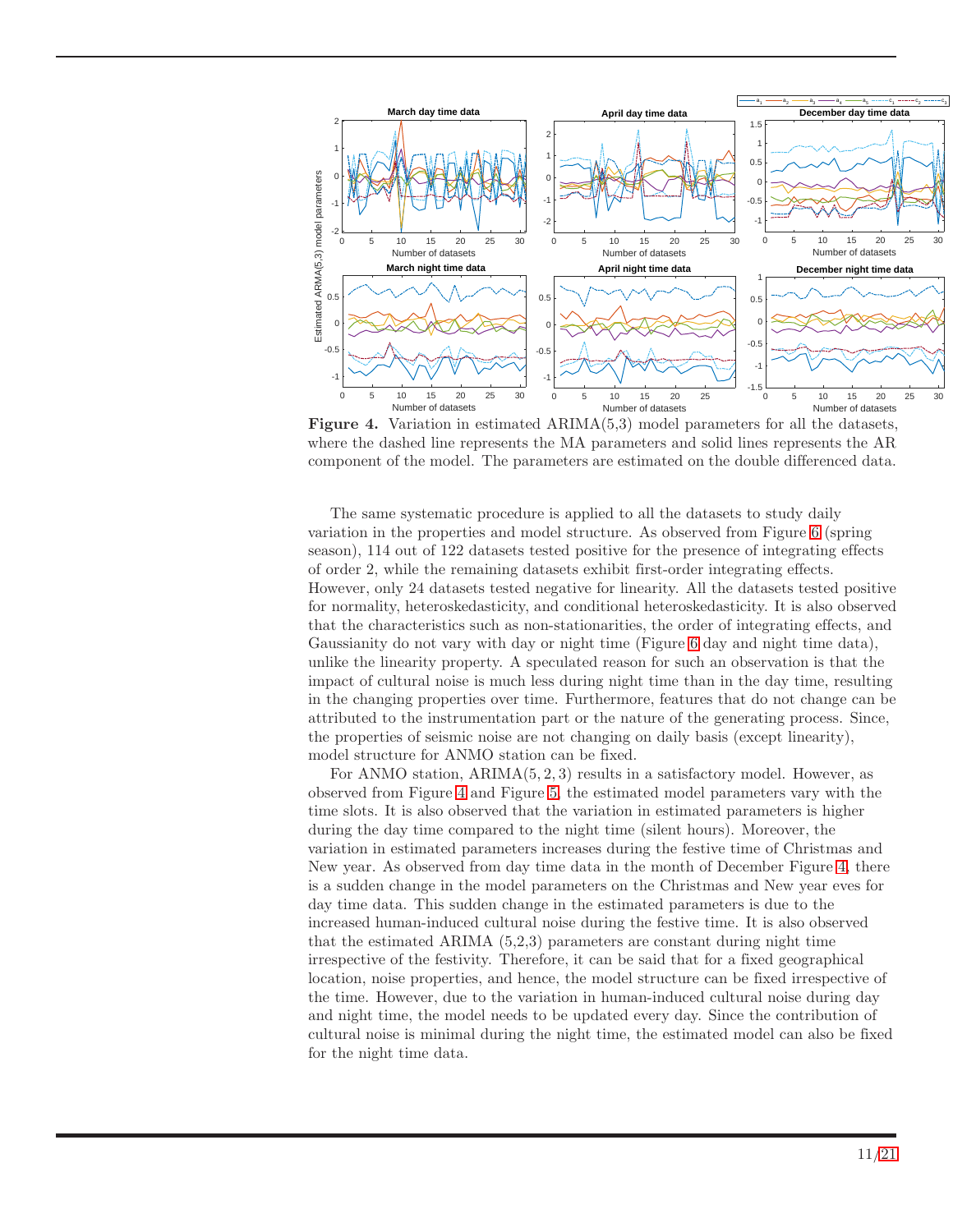<span id="page-11-0"></span>

Figure 5. Variation in AIC and mean square error (MSE) obtained from ARIMA(5,2,3) model for all the datasets.

These significant discoveries of the work, namely, the presence of integrating effects and heteroskedasticity in seismic noise pertain to the data acquisition and the physics of generating process. Attributing each of these statistical properties to a particular source requires a detailed analysis and is restricted for future studies. At present, we speculate that the presence of integrating effects are due to the instrumentation while the heteroskedasticity is due to the change in properties of the seismic wave as it travels through different layers. The non-linearity in noise, in retrospect, is not so surprising because of the heterogeneous medium the seismic wave travels through. Estimated time-series model, which is commensurate with the noise properties, is beneficial for various applications such as model-based techniques for detecting P-wave onset in seismic signals.

### 2.2 Case Study 2: Seasonal variations in noise properties at a given station

Data for two different seasons, spring (March-April) and winter (December), with the same time slots as considered in case study 1 is analyzed. Details of all the datasets are summarized in Table [1](#page-6-0) (day time: datasets 2-62 for spring & datasets 63-93 for winter; night time:  $94-154$  for spring & 155-185 for winter season). The proposed systematic procedure is applied to all the 184 datasets (122 for spring and 62 for winter season). During the winter season, it is observed that 50 datasets out of 62 exhibit integrating type non-stationarity of order 2, and the rest tested positive for the integrating effects of order 1. The datasets collected in the month of December also tested positive for heteroskedasticity, conditional heteroskedasticity, and are driven by Gaussian white noise. For linearity test, 52 out of 62 tested positive for linearity. It is observed by comparing the results across seasons (results for the spring season are discussed in the case study 1) that there is no specific change in the properties with seasons. Figure [6](#page-12-1) depicts that noise properties do not vary with day and night time irrespective of the seasonal variation, except for the linearity feature. Therefore, it can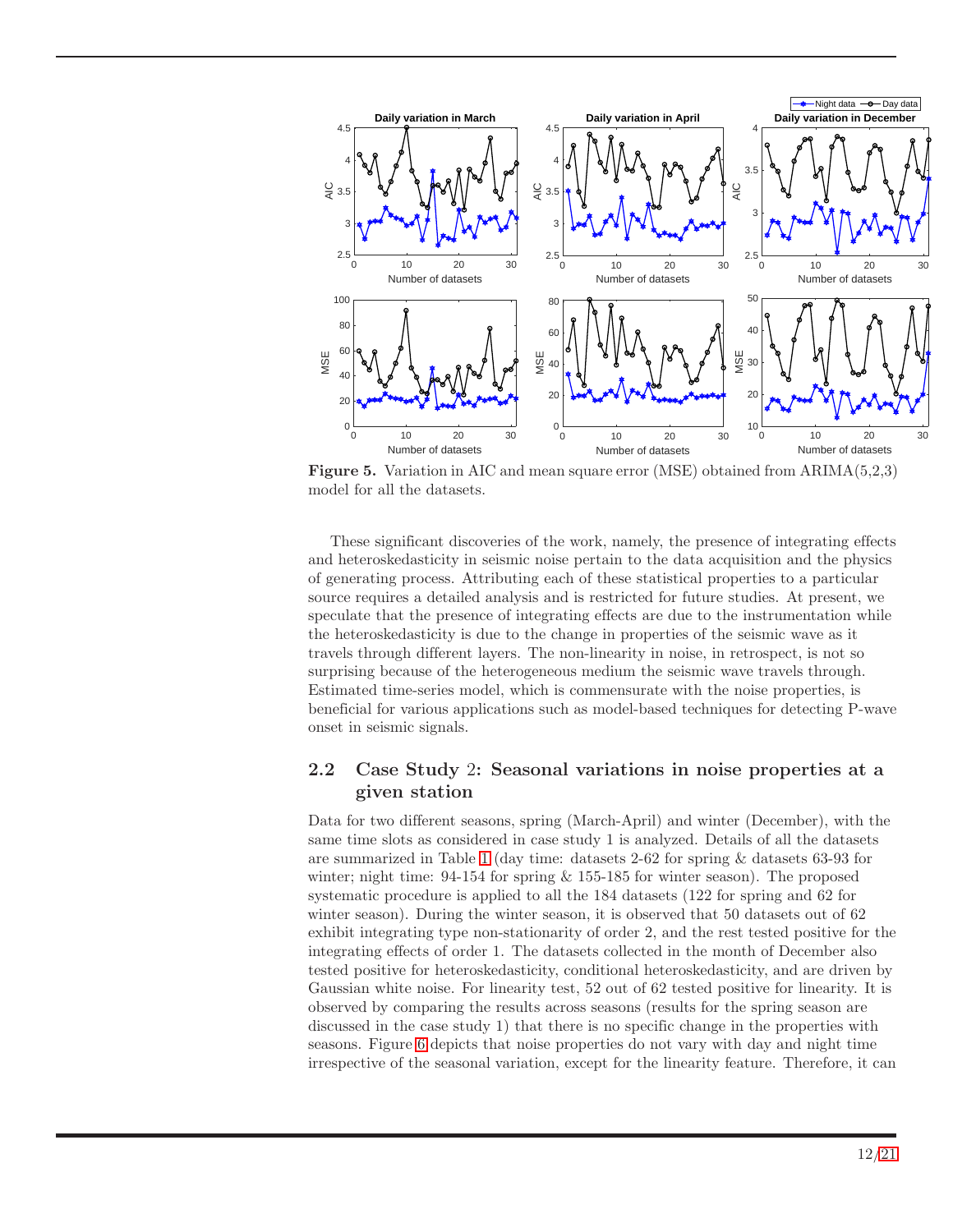<span id="page-12-1"></span>

Figure 6. Visualization of test results for variations in properties with spring season (122 datasets), winter season (62 datasets), day and night time data (92 datasets each). Each color bar represents a specific property and the numbers on top of the bar represents the percentage of datasets that tested positive for that particular property.

be said that climatic conditions or seasonal variations do not alter the noise properties. Hence, the model structure can also be fixed for seasonal variations. It is a known fact in seismic literature that the noise is affected by climatic changes  $(27, 28)$ , which is also observed in our analysis. As observed from Figure [4,](#page-10-0) variation in the estimated model parameters are lesser during the winter season as compared to the spring season. For the winter season, estimated mean square error (MSE) and Akaike-Information Criterion (AIC) shown in Figure [5](#page-11-0) are much smaller as compared to the spring season.

# <span id="page-12-0"></span>3 Conclusions

This work proposed a systematic methodology to characterize the seismic noise and develop a time-series model that is commensurate with the noise properties. With respect to our findings, two novel statistical features of seismic noise, namely, the integrating effect and heteroskedasticity, were discovered. The latter feature is particularly exciting given the absence of any such speculation in the existing literature. However, the fact that such features are known to exist in hydrology and other related fields makes this discovery somewhat less surprising. Connections of these features with the underlying mechanism of seismic noise generation are certainly in the calling and reserved for further study. Based on the statistical characterization, we developed a composite linear time-series (ARIMA-GARCH) model for the background noise. The ARIMA component of the model is capable of modeling the integrating type (but not the conditional heteroskedasticity) and linear correlation in noise, while the GARCH component of the model captures the conditional heteroskedasticity of the data. It may also be emphasized that the ARIMA part is built on the data while the GARCH component is developed from the residuals of the ARIMA model.

Variation in these properties, and hence the uniqueness and uniformity of the model structure, are studied by analyzing seismic noise for a fixed location for daily and monthly variation. Model structure is consistent with time and climatic conditions, however, estimated parameters vary with time. The scope of this work has been limited to linear models. However, this restriction does not dilute the significance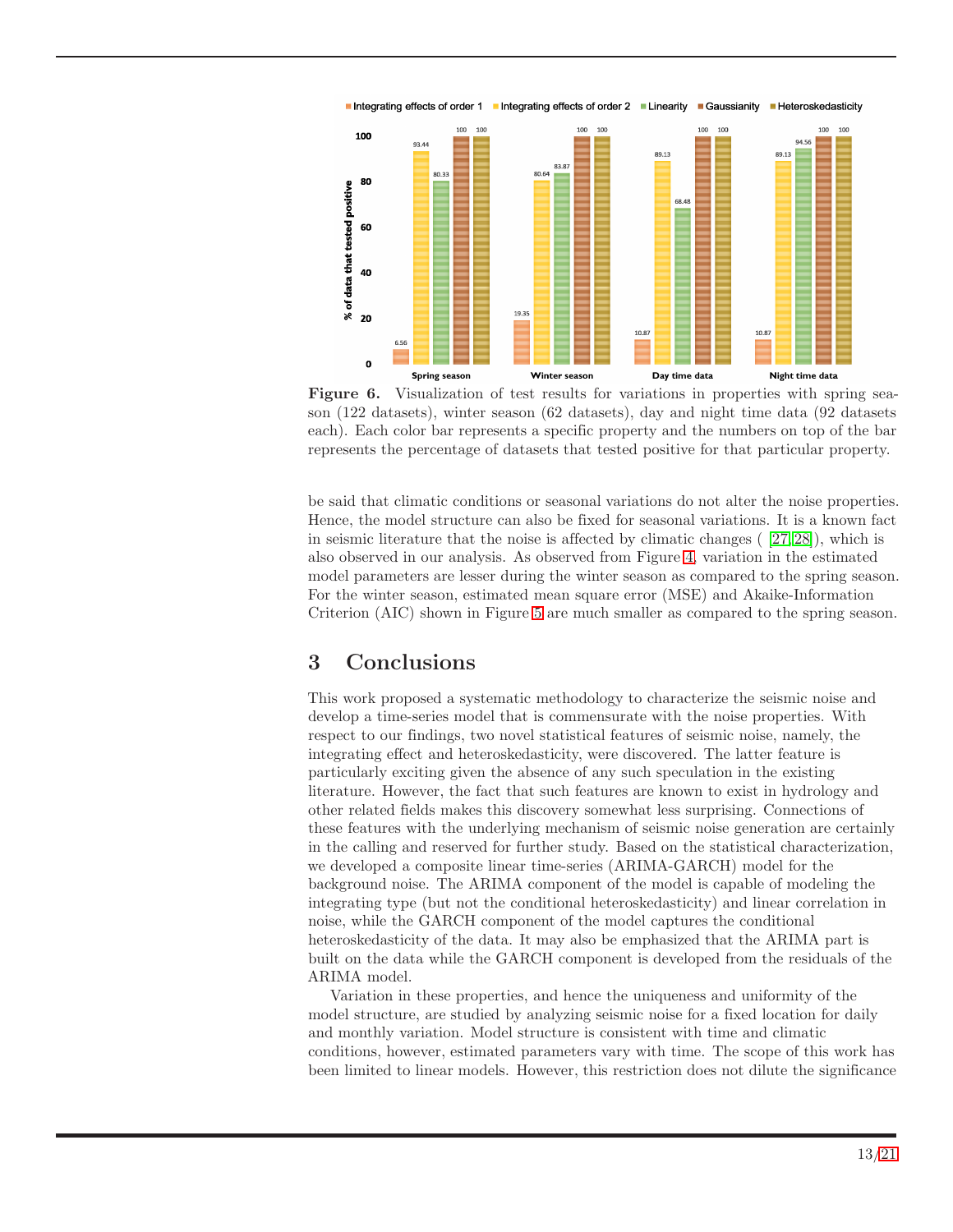of our findings in any discernible way. Future work consists of investigation into the physical reasoning of the non-stationary and non-linear nature of seismic noise, whenever applicable. Further, the improvement that the new class of models can potentially have in applications such as detection of P-wave onset is a natural next step in the course of seismic analysis. In closing, we believe that the findings of this work can lead to a more sophisticated and efficient algorithm for onset detection.

# <span id="page-13-0"></span>References

- 1. Negar Sadat Soleimani Zakeri and Saeid Pashazadeh. Data mining techniques on earthquake data: Recent data mining approaches. In *Improving Knowledge Discovery through the Integration of Data Mining Techniques*, pages 183–199. IGI Global, 2015.
- <span id="page-13-1"></span>2. YH Wang. Random noise attenuation using forward-backward linear prediction. *Journal of Seismic Exploration*, 8(2):133–142, 1999.
- <span id="page-13-2"></span>3. Xin Wang, Qidan Zhu, and Yebin Wu. Multisensor optimal information fusion white noise deconvolution filter. In *2009 International Conference on Mechatronics and Automation*, pages 2447–2451. IEEE, 2009.
- <span id="page-13-3"></span>4. Tao Jiang, Defu Cheng, Jun Wang, and Chang Liu. Directional illumination technique of electromagnetic vibrator system. In *Intelligent Control and Automation (WCICA), 2010 8th World Congress on*, pages 2315–2318. IEEE, 2010.
- <span id="page-13-4"></span>5. Yanghua Wang. Seismic trace interpolation in the fxy domain. *Geophysics*, 67(4):1232–1239, 2002.
- <span id="page-13-5"></span>6. R. Modarres and T. BMJ Ouarda. Modeling the relationship between climate oscillations and drought by a multivariate GARCH model. *Water Resources Research*, 50(1):601–618, 2014.
- <span id="page-13-6"></span>7. Massimiliano Caporin and Juliusz Pres<sup>s</sup>. Modelling and forecasting wind speed intensity for weather risk management. *Computational Statistics and Data Analysis*, 56(11):3459 – 3476, 2012.
- <span id="page-13-7"></span>8. RM Sakia. The Box-Cox transformation technique: A review. *Journal of the Royal Statistical Society: Series D (The Statistician)*, 41(2):169–178, 1992.
- <span id="page-13-8"></span>9. Robert F Engle. Autoregressive conditional heteroscedasticity with estimates of the variance of united kingdom inflation. *Econometrica: Journal of the Econometric Society*, pages 987–1007, 1982.
- <span id="page-13-9"></span>10. Tie Zhong, Yue Li, Ning Wu, Pengfei Nie, and Baojun Yang. Statistical analysis of background noise in seismic prospecting. *Geophysical Prospecting*, 63(5):1161–1174, 2015.
- <span id="page-13-10"></span>11. Tie Zhong, Yue Li, Ning Wu, Pengfei Nie, and Baojun Yang. Statistical properties of the random noise in seismic data. *Journal of Applied Geophysics*, 118:84–91, 2015.
- <span id="page-13-11"></span>12. D. Wang, Y. Li, and P. Nie. A study on the Gaussianity and stationarity of the random noise in the seismic exploration. *Journal of Applied Geophysics*, 109:210–217, 2014.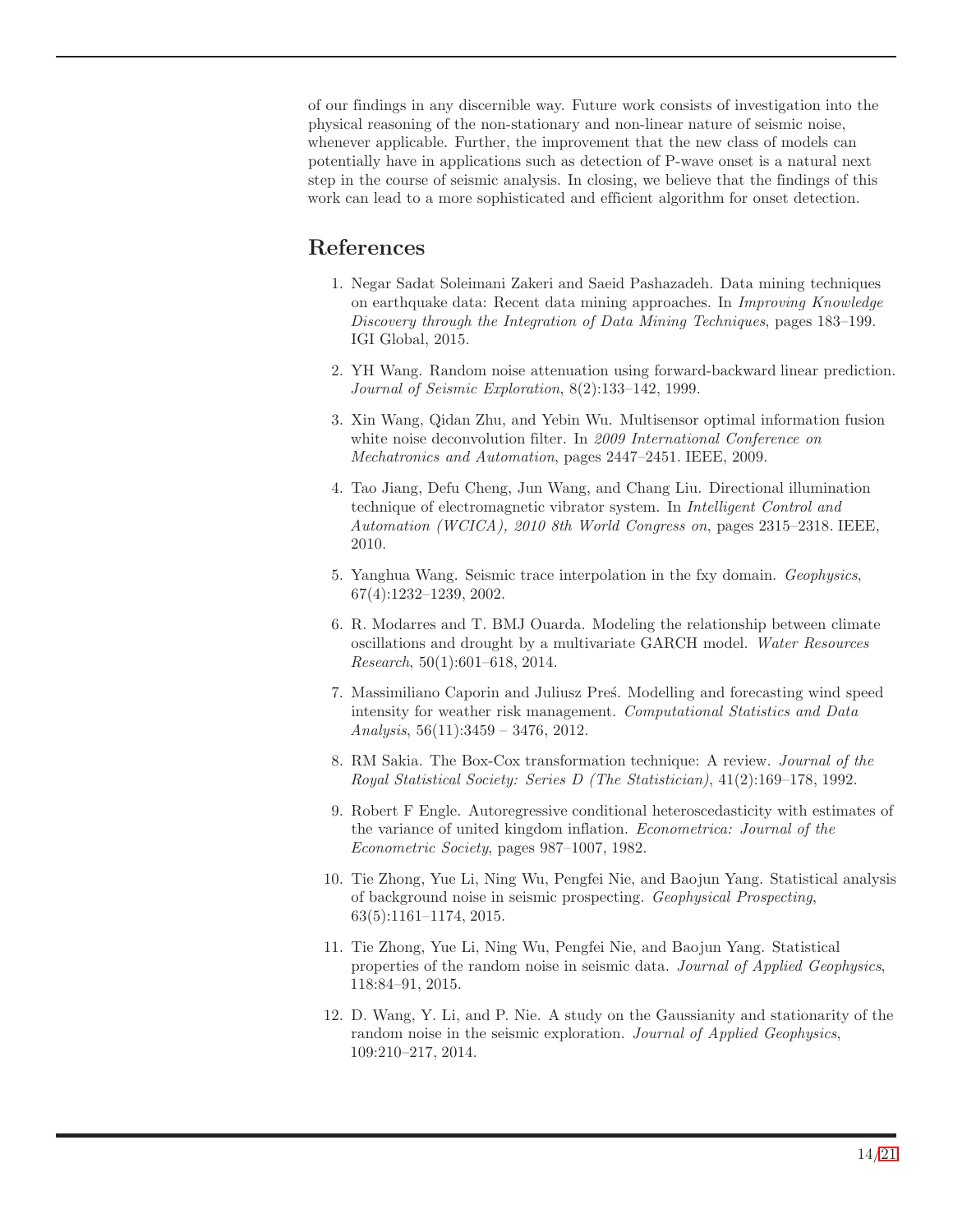- <span id="page-14-0"></span>13. Douglas Baptista de Souza, Jocelyn Chanussot, Anne-Catherine Favre, and Pierre Borgnat. A modified time-frequency method for testing wide-sense stationarity. In *2012 IEEE International Conference on Acoustics, Speech and Signal Processing (ICASSP)*, pages 3409–3412. IEEE, 2012.
- <span id="page-14-1"></span>14. Pierre Borgnat, Patrick Flandrin, Paul Honeine, C´edric Richard, and Jun Xiao. Testing stationarity with surrogates: A time-frequency approach. *IEEE Transactions on Signal Processing*, 58(7):3459–3470, 2010.
- <span id="page-14-2"></span>15. Melvin J Hinich. Testing for Gaussianity and linearity of a stationary time series. *Journal of Time Series Analysis*, 3(3):169–176, 1982.
- <span id="page-14-3"></span>16. Yngve Birkelund and Alfred Hanssen. Improved bispectrum based tests for gaussianity and linearity. *Signal Processing*, 89(12):2537–2546, 2009.
- <span id="page-14-4"></span>17. Samuel Sanford Shapiro and Martin B Wilk. An analysis of variance test for normality (complete samples). *Biometrika*, 52(3/4):591–611, 1965.
- <span id="page-14-5"></span>18. Giuseppe Cavaliere. Unit root tests under time-varying variances. *Econometric Reviews*, 23(3):259–292, 2005.
- <span id="page-14-6"></span>19. Joakim Westerlund. On the choice of test for a unit root when the errors are conditionally heteroskedastic. *Computational Statistics and Data Analysis*, 69:40 – 53, 2014.
- <span id="page-14-8"></span><span id="page-14-7"></span>20. Peter J Brockwell, Richard A Davis, and Matthew V Calder. *Introduction to time series and forecasting*, volume 2. Springer, 2002.
- <span id="page-14-9"></span>21. Ruey S Tsay. Nonlinearity tests for time series. *Biometrika*, 73(2):461–466, 1986.
- 22. James Theiler, Stephen Eubank, André Longtin, Bryan Galdrikian, and J Doyne Farmer. Testing for nonlinearity in time series: the method of surrogate data. *Physica D: Nonlinear Phenomena*, 58(1-4):77–94, 1992.
- <span id="page-14-10"></span>23. Thomas Schreiber and Andreas Schmitz. Surrogate time series. *Physica D: Nonlinear Phenomena*, 142(3-4):346–382, 2000.
- <span id="page-14-11"></span>24. Peter Grassberger and Itamar Procaccia. Measuring the strangeness of strange attractors. *Physica D: Nonlinear Phenomena*, 9(1-2):189–208, 1983.
- <span id="page-14-12"></span>25. George EP Box, Gwilym M Jenkins, Gregory C Reinsel, and Greta M Ljung. *Time series analysis: forecasting and control*. John Wiley & Sons, 2015.
- <span id="page-14-13"></span>26. Allan I McLeod and William K Li. Diagnostic checking ARMA time series models using squared-residual autocorrelations. *Journal of Time Series Analysis*, 4(4):269–273, 1983.
- <span id="page-14-14"></span>27. William SD Wilcock, Spahr C Webb, and Ingi Th Bjarnason. The effect of local wind on seismic noise near 1 hz at the MELT site and in iceland. *Bulletin of the Seismological Society of America*, 89(6):1543–1557, 1999.
- <span id="page-14-15"></span>28. Jon R Peterson. Observations and modeling of seismic background noise. Technical report, US Geological Survey, 1993.
- <span id="page-14-16"></span>29. Said E Said and David A Dickey. Testing for unit roots in autoregressive-moving average models of unknown order. *Biometrika*, 71(3):599–607, 1984.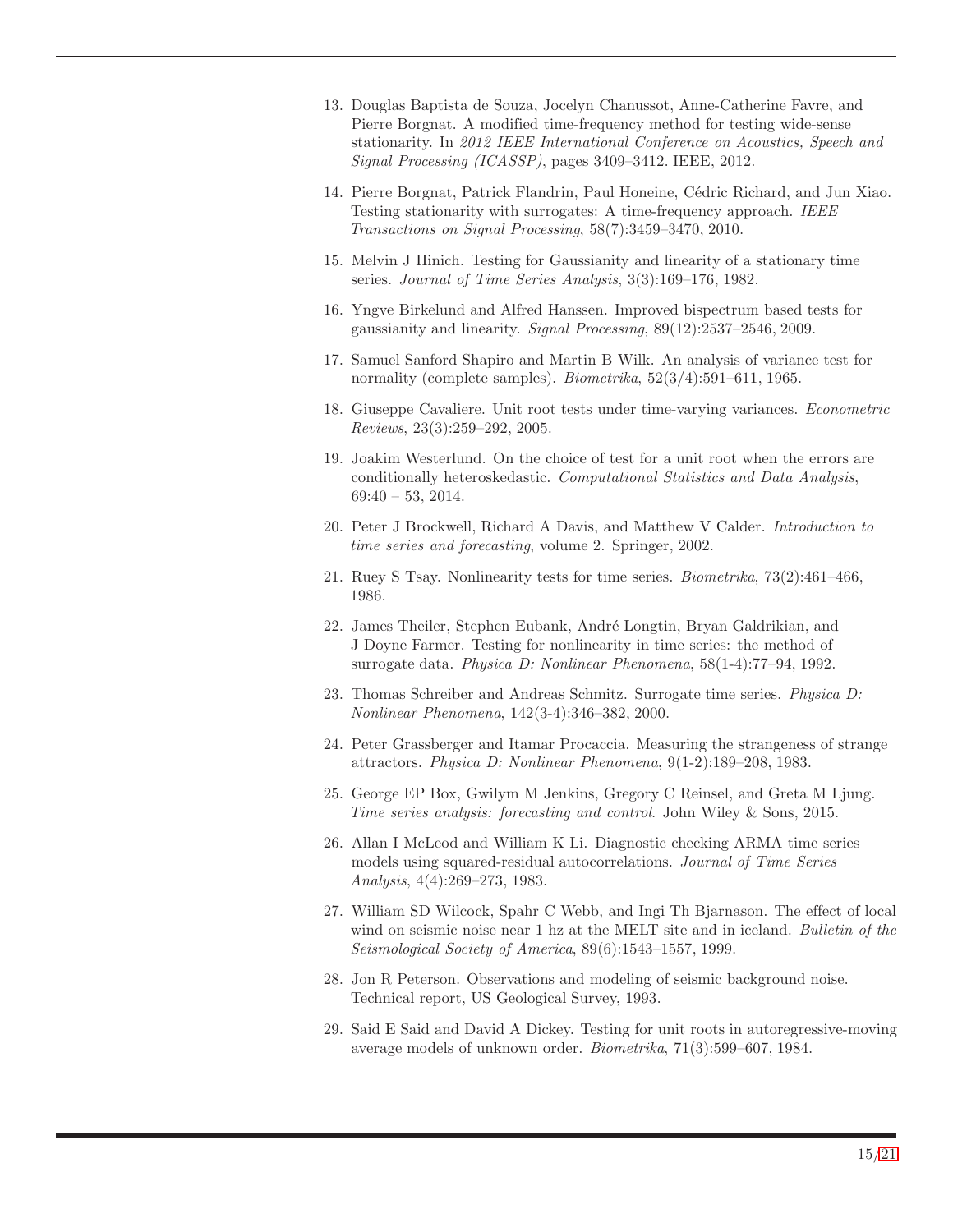- <span id="page-15-1"></span><span id="page-15-0"></span>30. Peter CB Phillips and Pierre Perron. Testing for a unit root in time series regression. *Biometrika*, 75(2):335–346, 1988.
- <span id="page-15-3"></span>31. Robert H Shumway and David S Stoffer. *Time series analysis and its applications: with R examples*. Springer, 2017.
- 32. MB. Priestley and T. Subba Rao. A test for non-stationarity of time-series. *Journal of the Royal Statistical Society. Series B (Methodological)*, pages 140–149, 1969.
- <span id="page-15-4"></span>33. J Patrick Royston. An extension of Shapiro and Wilk's W test for normality to large samples. *Journal of the Royal Statistical Society: Series C (Applied Statistics)*, 31(2):115–124, 1982.
- <span id="page-15-5"></span>34. Patrick Royston. Approximating the Shapiro-Wilk W test for non-normality. *Statistics and Computing*, 2(3):117–119, 1992.
- <span id="page-15-7"></span><span id="page-15-6"></span>35. Luisa Bisaglia and Margherita Gerolimetto. Testing for (non) linearity in economic time series: A Monte Carlo comparison. 2014.
- 36. James Theiler and Dean Prichard. Constrained-realization Monte-Carlo method for hypothesis testing. *Physica D: Nonlinear Phenomena*, 94(4):221–235, 1996.
- <span id="page-15-9"></span><span id="page-15-8"></span>37. D Kugiumtzis. Surrogate data test on time series. In *Modelling and Forecasting Financial Data*, pages 267–282. Springer, 2002.
- 38. Thomas Schreiber and Andreas Schmitz. Surrogate time series. *Physica D: Nonlinear Phenomena*, 142(3):346 – 382, 2000.
- <span id="page-15-10"></span>39. Chris Chatfield. *The analysis of time series: An introduction*. Chapman and Hall/CRC, 2016.
- <span id="page-15-11"></span>40. Tim Bollerslev. Generalized autoregressive conditional heteroskedasticity. *Journal of Econometrics*, 31(3):307–327, 1986.

# Appendix

## A Testing for integrating effects

Statistical tests such as ADF ( [\[29\]](#page-14-16)) and PP ( [\[30\]](#page-15-0)) test are used for testing the presence of integrating effects in correlated data. Integrating effects are said to be present whenever processes (signals) have a long memory or very low-frequency characteristics, one or both of which seismic waves can be intuitively expected to possess. Random walk processes are considered to be non-stationary because they do not satisfy the conditions of weak (second-order) stationarity ([\[31\]](#page-15-1)). In fact, integrating effects are modeled as auto-regressive processes of first-order with the pole at unity. An AR process with only one pole at unity (with other poles inside the unit circle) is termed as an  $I(1)$  process. For a given time-series,

 $y[k] = \{y[1], y[2], \ldots, y[N]\}$ , both ADF and PP tests assess the null hypothesis that  $y[k]$  is an  $I(1)$  process against the alternate of  $I(0)$  (no pole at unit circle) using the model given by:

<span id="page-15-2"></span>
$$
y[k] = \rho y[k-1] + u[k] \tag{3}
$$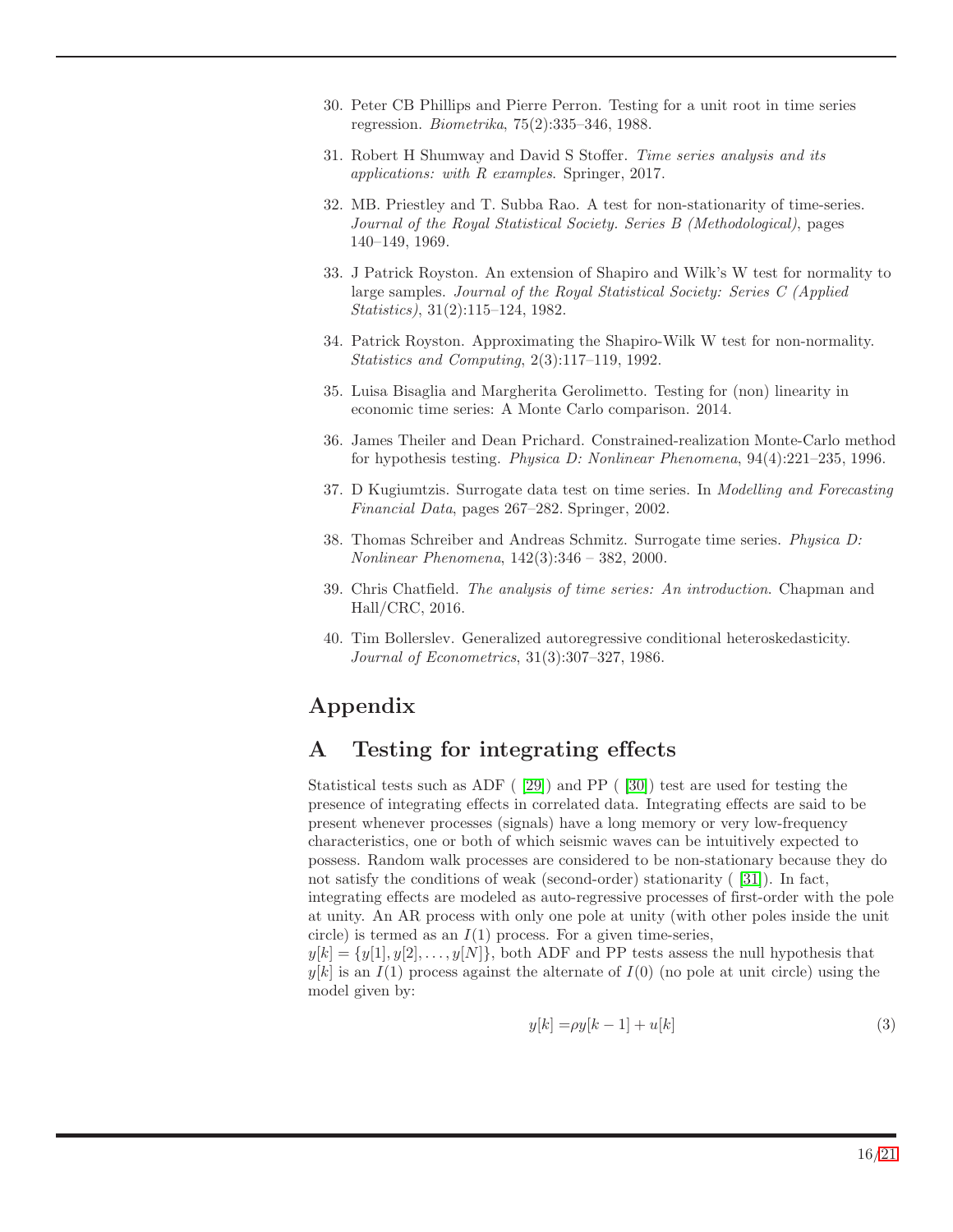where,  $u[k]$  is a stationary process modeled as

$$
u[k] = \sum_{i=1}^{p} \alpha_i u[k-i] + \sum_{j=1}^{m} \beta_j e[k-j] + e[k]
$$
 (4)

The parameters p and m are the AR and MA orders respectively, while  $e[k]$  is the driving white-noise process (further details are provided in the ensuing paragraph). The unit root hypothesis test is now formulated as:

<span id="page-16-0"></span>
$$
H_0: \rho = 1
$$

$$
H_a: \rho < 1
$$

where all the parameters in [\(3\)](#page-15-2) and [\(4\)](#page-16-0) are estimated using least square regression in both tests.

Both the tests differ in the way they exploit serial correlation in  $u[k]$  and the assumptions they make on the innovation process  $e[k]$ . On one hand, the ADF test assumes e[k] to be *i.i.d. homoskedastic* process and accounts for the serial correlation in  $u[k]$  by approximating it as higher order AR process in the form of lagged differenced regressors of data  $(\Delta y[k-1], \Delta y[k-2], \dots)$ , where  $\Delta$  is the differencing operator such that  $\Delta y[k] = y[k] - y[k-1]$ . On the other hand, the PP test can handle a broader class of situations involving *unconditionally heteroskedastic* innovation process. Moreover, it uses a non-parametric adjustment in test statistic to account for the serial correlation in  $u[k]$ , making it more robust.

### B Testing for heteroskedasticity

Depending on the nature of heteroskedasticity, unconditional or conditional, different tests are implemented to identify the respective heteroskedastic behaviour of a time-series. One of the widely used tests for heteroskedasticity of a time-series is the PSR test ( [\[32\]](#page-15-3)) which is based on the uniformity of time-varying spectral density, known as *evolutionary spectral density*, evaluated at different instants in time. The test is devised for detecting overall stationarity of the second-order properties, i.e., it tests for non-stationarities in variance as well as in spectral properties. A primary assumption underlying the PSR test is that the time-series is first-order stationary.

For a time-series  $y[k]$  with evolutionary spectral density function  $f_k(\omega)$ , where  $\omega$  is the frequency, the test checks how non-constant  $f_k(\omega)$  is as a function of time k. The test works with logarithmic transformation of estimated evolutionary spectral density which is defined as,

$$
Y(k,\omega) = \log(\hat{f}_k(\omega))\tag{5}
$$

where,  $\hat{f}_k(\omega)$  is the estimate of evolutionary spectral density of the series  $y[k]$ . Then, approximately ( [\[32\]](#page-15-3)),

$$
E(Y(k,\omega)) = \log(f_k(\omega))
$$
  
var $(Y(k,\omega)) = \sigma^2$ 

where,  $\sigma^2$  is independent of k and  $\omega$ . Logarithmic transformation diverts the focus from variation in second-order properties to the changes in mean structure of  $Y(k,\omega)$ .

The test assesses the null hypothesis of homoskedasticity (constant variance) against the alternate of heteroskedasticity. It is a right-tailed test, i.e., the null hypothesis is rejected in favour of alternate hypothesis if the test statistic is greater than the critical value for a chosen significance level.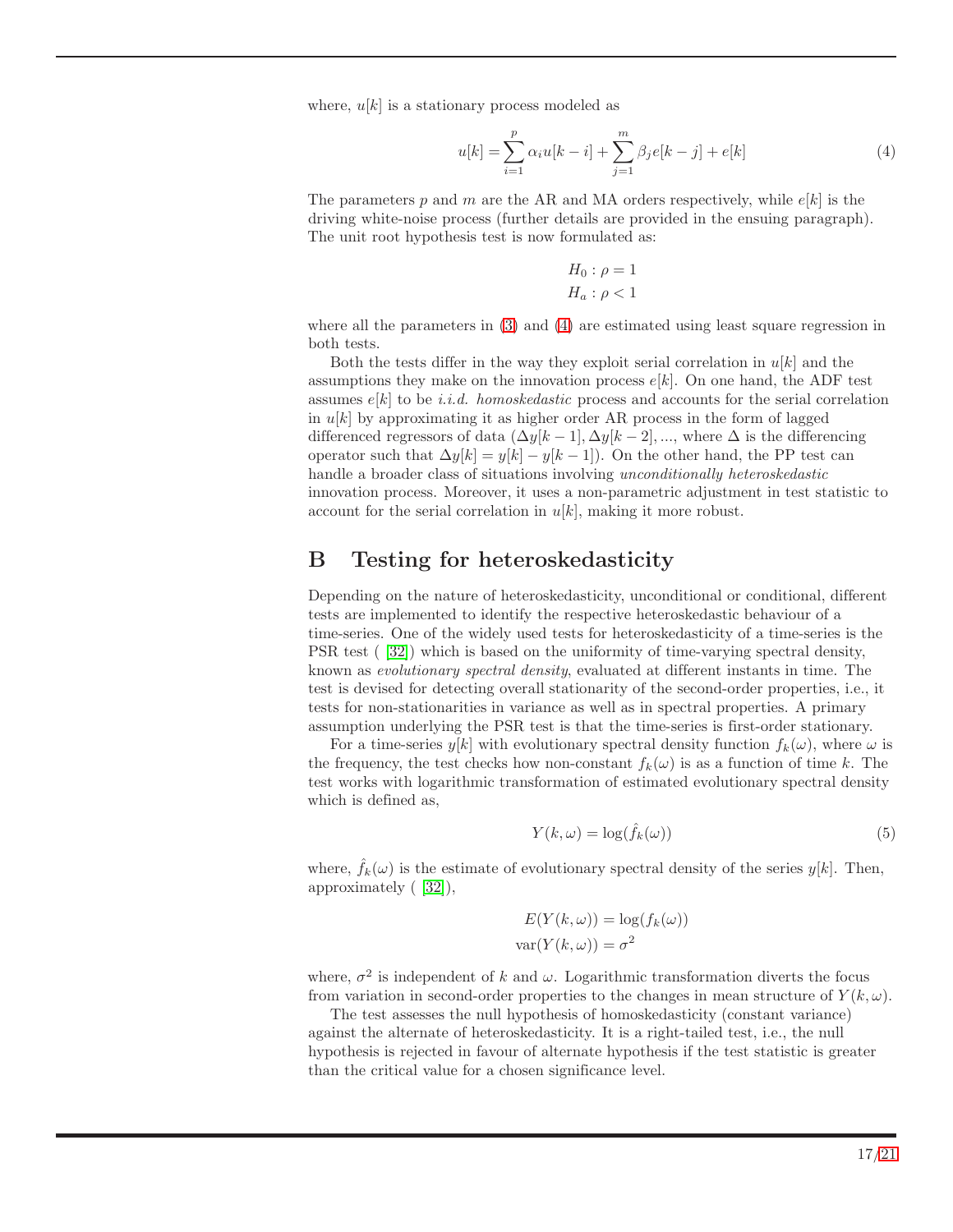Another most widely used tests for *conditional* heteroskedasticity of a time-series is *ARCH test* ( [\[9\]](#page-13-8)) which is implemented on the residual series obtained from a time-series model. The basic idea is to fit a linear regression model to the squared residuals and examine whether the fitted model is significant or not. The test assesses the null hypothesis that series of residuals  $X[k]$  exhibit no conditional heteroskedasticity against the alternative that an ARCH model can explain the underlying process using the model given by:

$$
X^{2}[k] = \gamma_0 + \gamma_1 X^{2}[k-1] + \gamma_L X^{2}[k-L] + \epsilon_r[k]
$$
\n(6)

where, L is the ARCH order,  $\gamma_i$  are the model parameters, and  $\epsilon_r[k] \sim \text{GWN}(0, 1)$ . Hypothesis for presence of the ARCH effect is formulated as:

$$
H_0: \gamma_0 = \gamma_1 = \ldots = \gamma_L = 0
$$
  

$$
H_1: \exists \gamma_i \neq 0
$$

The test statistic for ARCH test is the Lagrange multiplier and has an asymptotic chi-square distribution with  $L$  degrees of freedom under the null hypothesis.

## <span id="page-17-1"></span>C Testing for Gaussianity

A time-series  $y[k]$  is said to be Gaussian random process if, for all  $k_1, k_2, \ldots, k_n$ , the random variables  $y[k_1], y[k_2], \ldots, y[k_n]$  are jointly normal. Shapiro-Wilk test ( [\[17\]](#page-14-4)) is one of the most powerful and widely used test for testing normality of a time-series. The test assesses the null hypothesis that data is generated from a Gaussian process with unknown parameters  $(\mu, \sigma^2)$ . Given a time-series,  $y[k] = \{y[1], y[2], \ldots, y[N]\},$ the test statistic for Shapiro-Wilk test is defined as

$$
W = \frac{\left(\sum_{j=1}^{N} a_j y_{(j)}\right)^2}{\left(\sum_{j=1}^{N} (y[j] - \bar{y})^2\right)}
$$
(7)

where,  $y_{(i)}$  represents the *order statistic* of  $y[k]$  which is defined as  $y_{(1)} \leq y_{(2)} \leq \ldots \leq y_{(N)}$ . The weighting coefficients  $a_j$  are derived from the first and second-order properties of the order statistic of a standard Gaussian white-noise process  $(z[k] \sim \text{GWN}(0, 1))$  of size N and are defined as:

$$
\mathbf{a}' = (a_1, a_2, \dots, a_N) = \frac{\mathbf{m}' \mathbf{V}^{-1}}{(\mathbf{m}' \mathbf{V}^{-1} \mathbf{V}^{-1} \mathbf{m})}
$$
(8)

where,  $\mathbf{m}' = (m_1, m_2, \dots, m_N)$  are the expected values and V is the variance-covariance matrix of order statistic of  $z[k]$ . For different sample size, [\[17,](#page-14-4) [33,](#page-15-4) [34\]](#page-15-5) provide tables to compute the weighting coefficients and p-value for a chosen significance level. Values of  $W$  are bounded between 0 and 1. For values of  $W$ close to 1, null hypothesis of normality cannot be rejected. On the other hand, smaller values of W indicate departure from normality.

## <span id="page-17-0"></span>D Testing for linearity

A stationary random process is said to be linear if and only if it can be represented as

$$
y[k] = \sum_{n = -\infty}^{\infty} h_n e[k - n], \quad \forall k
$$
\n(9)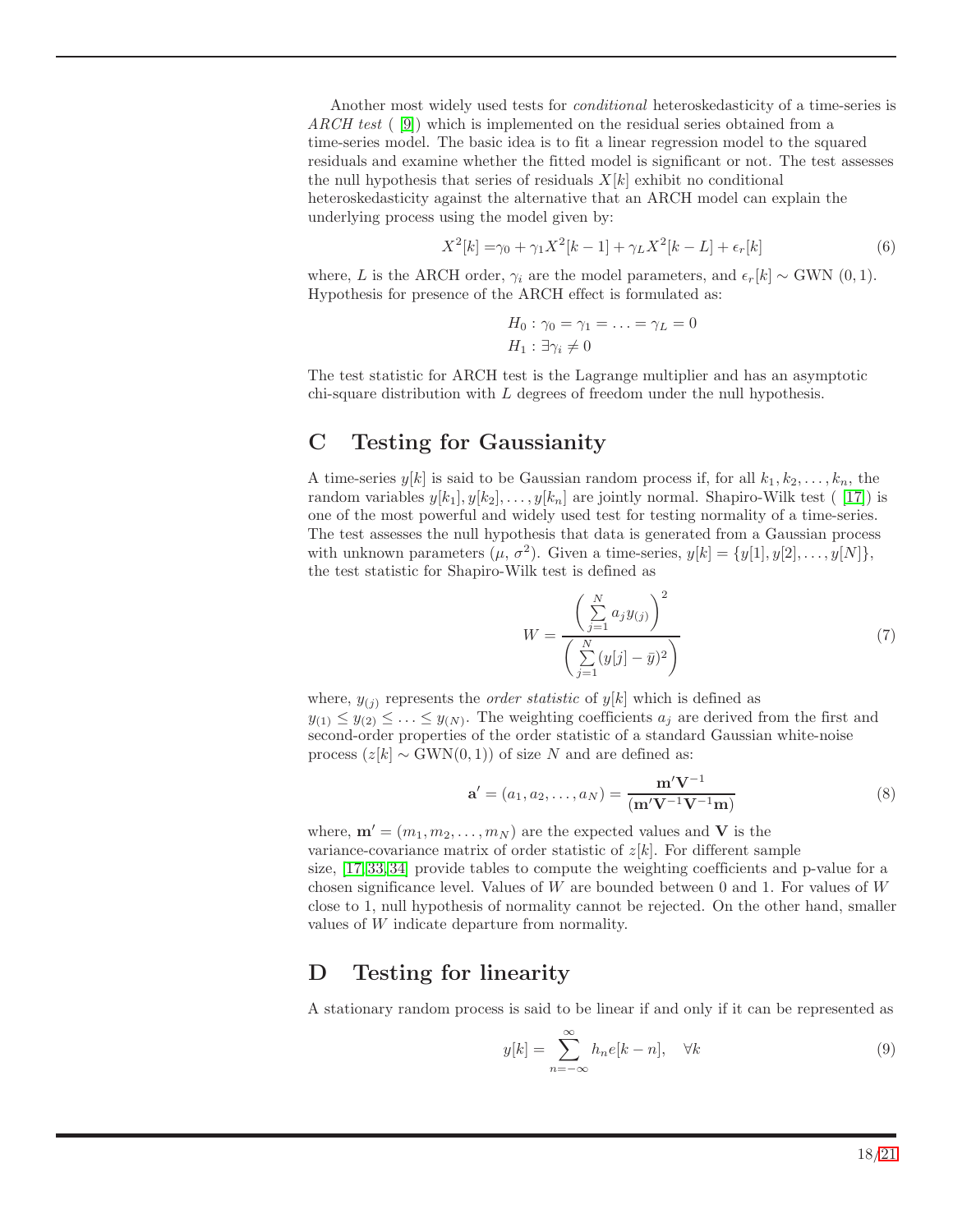where,  $e[k] \sim \text{GWN}(0, 1)$  and the weights  $h_n$  satisfy  $\sum_{n=-\infty}^{\infty} |h_n| < \infty$ . The condition on weights guaranteeing stationarity of  $y[k]$  also implies absolute convergence of the auto-covariance function (of  $y[k]$ ). Among the several methods available for testing linearity,the surrogate-based approach has emerged as a powerful method, especially in the recent years. It offers two major advantages over the traditional nonlinearity tests such as time-reversibility test, BDS test, etc.,  $(21, 35)$ . The two benefits are (i) the test can be tailored for a specific null hypothesis and (ii) it is compatible with any test statistic that can be selected independently of the null hypothesis. The performance of surrogate-based test for linearity depends on the algorithm used for generating surrogates and the discriminating test statistic that is deployed. The null and alternative hypotheses for linearity test are:

> $H_0$ : Data is generated from a linear Gaussian process  $H_a$ : Data is nonlinear

where the correlation dimension (to be defined shortly in  $(11)$ ) is used as the test statistic for testing linearity. At a chosen significance level, if the correlation dimension of data does not lie within the lower and upper critical values of the test statistic for surrogates, then  $H_0$  is rejected in favour of alternate hypothesis. We next describe the method for generating surrogates and provide the definition of correlation dimension.

#### D.1 Surrogate data generation

The concept of surrogate data was first introduced in the field of physics by [\[22\]](#page-14-9) to detect non-linear structures in the stationary time-series. Surrogates or virtual realizations are generated either using an exact model structure with fixed parameters (known as *typical realizations*) or through random realizations which preserves certain properties of data (known as *constrained realization*). The former approach is restricted to specific type of processes as surrogates are generated using the estimated model from data while the latter approach is more flexible and can be used for a wide range of processes ( [\[36\]](#page-15-7)).

Random realizations are generated through a procedure known as randomization, while preserving certain properties of data that are commensurate with the null hypothesis. There exists different ways of randomizing the data, namely, phase randomization (also known as Fourier transform (FT) surrogates), amplitude adjusted Fourier transform (AAFT), iterative AAFT, etc., (D. [\[37\]](#page-15-8), [\[22\]](#page-14-9)). FT surrogates are generated by randomizing the phase of Fourier coefficients of data followed by inverse Fourier transform (assuming that amplitude distribution of data is normal). These surrogates preserve the original linear correlation for sufficiently large lags. For most real-time applications, data fails to follow the assumption of normal distribution. In such cases, FT surrogate method results in erroneous implementation of the linearity test. In contrast, surrogates generated from the AAFT method not only preserves the linear correlation but also the marginal cumulative density function (CDF) of data. There are three steps to generating surrogates using AAFT, (i) *Gaussianization* transform of data to obtain normal distribution, (ii) *surrogate generation* using FT method and (iii) *inverse Gaussianization* transform to regain the original marginal CDF. The algorithm is known to be sensitive to the sample size resulting in bias for small sample data ([38]).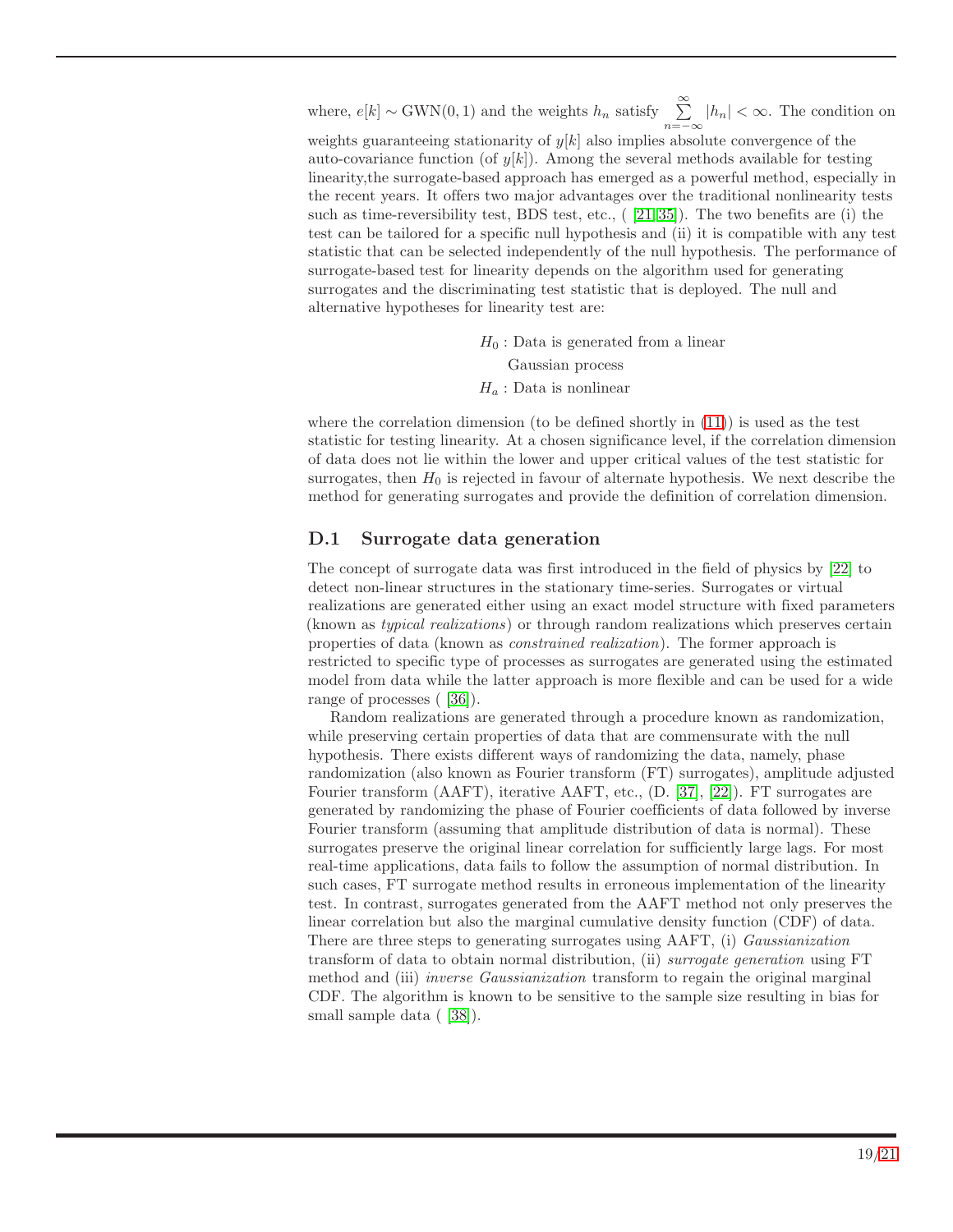#### D.2 Correlation dimension  $(D_2)$

Correlation dimension, introduced by [\[24\]](#page-14-11) in the field of chaos theory, is a member of fractal dimension family which is widely used to test nonlinearity in data. It is a measure of dimensionality, of the space occupied by the random data points, which indicates the minimum number of variable required to model the behaviour of system in phase space. For an m-dimensional phase space, the correlation integral  $C(r)$  is defined as:

$$
C(r) = \lim_{N \to \infty} \frac{2}{N(N-1)} \sum_{i,j} H(r - |y_i - y_j|)
$$
 (10)

where,  $H$  is the Heaviside step function,  $r$  is the Euclidean distance between the embedded points in the phase space, N is the length of the data y. The parameter  $D_2$ is the slope of log-log graph of  $C(r)$  versus r,

<span id="page-19-3"></span><span id="page-19-2"></span>
$$
D_2 = \lim_{r \to 0} \frac{\log(C(r))}{\log(r)}\tag{11}
$$

The quantity  $C(r)$  quantifies the number of pair of points which have a distance less than or equal to  $r$ .

### <span id="page-19-0"></span>E Time-series models

A linear stationary random process is said to be generated by an  $ARIMA(p, d, m)$ model, if it can be represented by the following difference equation:

$$
\left(1 - \sum_{i=1}^{p} \phi_i q^{-i}\right) (1 - q^{-1})^d y[k] = \left(1 + \sum_{j=1}^{m} \theta_j q^{-j}\right) e[k] \tag{12}
$$

where,  $q^{-1}$  is the backshift operator,  $\phi_i$  and  $\theta_j$  are the AR and MA coefficients of order  $p$  and  $m$  respectively,  $d$  is the degree of differencing and innovations  $e[k] \sim \text{GWN}(0, \sigma_e^2)$ . The ARIMA model essentially captures the integrating effects by constructing an ARMA representation on differenced data. Estimation of an ARIMA model (  $[25, 39]$  $[25, 39]$ ) involves identifying the values of  $d, p, m$ , estimating the unknown parameters of [\(12\)](#page-19-3) and  $\sigma_e^2$  using the estimation algorithms such as least squares, maximum likelihood, etc.

The ARIMA class of time-series models fail to model heteroskedastic processes. For processes that are *unconditionally* heteroskedastic, the standard remedy is to apply a suitable transformation such as Box-Cox ( [\[8\]](#page-13-7)) to the data prior to building an ARIMA model. On the other hand, for processes that are *conditionally* heteroskedastic, ARIMA models can be developed but result in prediction errors that are linearly independent (uncorrelated) whereas the squared residuals are correlated, i.e., a non-linear dependence of specific nature exists among the residuals. This unusual characteristic of prediction errors can be nicely explained using ARCH / GARCH models.

#### <span id="page-19-1"></span>E.1 Generalized ARCH (GARCH) models

ARCH models or their generalized versions (GARCH) provide the framework to explicitly model the time-varying variance in mean stationary uncorrelated time-series. These class of models were introduced in the econometrics and finance applications by [\[9\]](#page-13-8) and [\[40\]](#page-15-11) respectively to model conditional heteroskedasticity in wage-price data.